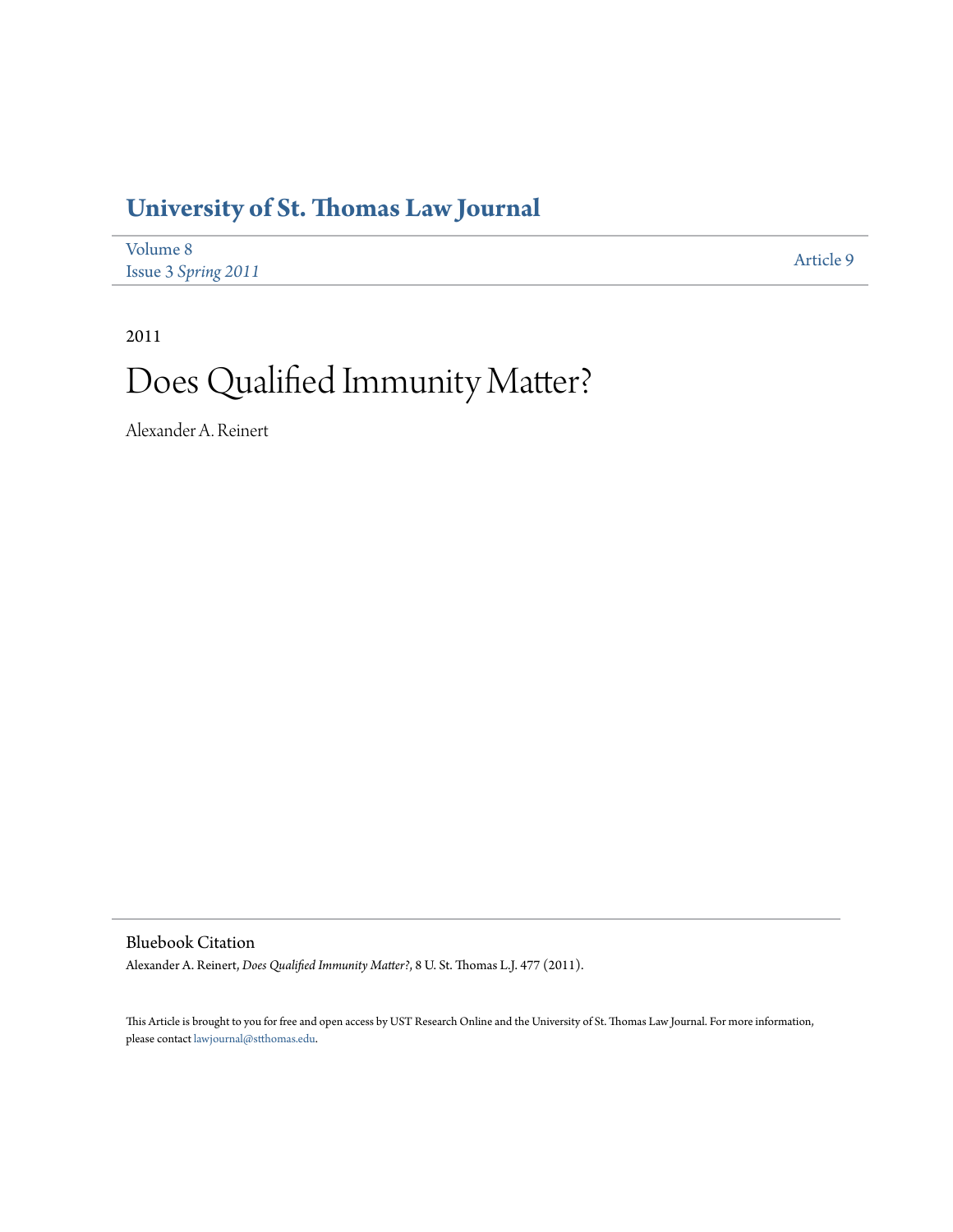# **ARTICLE**

# **DOES QUALIFIED IMMUNITY MATTER?**

# ALEXANDER A. REINERT1

### **ABSTRACT**

In litigation brought pursuant to *Bivens v. Six Unknown Named Agents of the Fed. Bureau of Narcotics*, 403 U.S. 388 (1971), most commentators agree that qualified immunity plays a substantial role in limiting plaintiffs' ability to recover compensation. Many find this tradeoff acceptable, in part because of concerns of fairness to government official defendants and in part because courts may still play a central role in announcing the law without worrying over the retroactive effect their decision will have on the personal funds of the defendant official.

This paper considers the different role that qualified immunity may play in *Bivens* and other civil rights litigation. Empirical support for the proposition that qualified immunity plays a significant role in filed cases is limited and more recent data call it into question. Working from the assumption that qualified immunity plays less of a role in filed cases than has been assumed, this paper considers other ways in which the defense of qualified immunity may affect the course of constitutional litigation. In particular, this paper focuses on the role that qualified immunity may play in case screening and reports on the results of a qualitative survey of civil rights practitioners.

The results suggest that lawyers often take qualified immunity into account at the case-screening stage and indeed may in some cases avoid litigation in which qualified immunity is even a potential issue. This observation has ramifications for the theory that qualified immunity enhances the law-announcing function of federal courts.

#### **INTRODUCTION**

In *Bivens v. Six Unknown Named Agents of Federal Bureau of Narcotics*, 2 the Supreme Court held for the first time that federal employees may

<sup>1.</sup> Associate Professor of Law, Benjamin N. Cardozo School of Law, Yeshiva University. E-mail: areinert@yu.edu.

<sup>2. 403</sup> U.S. 388 (1971).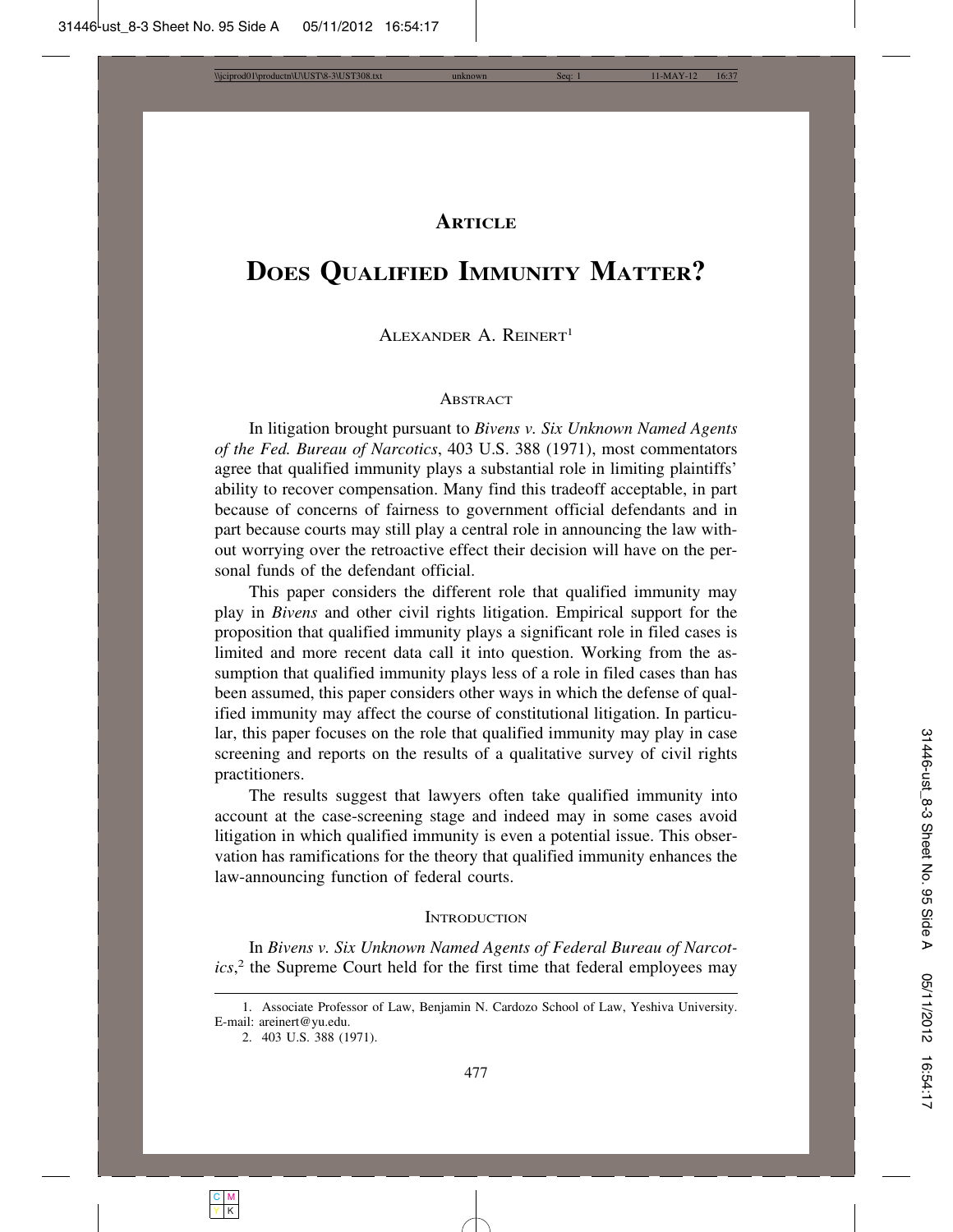be sued for damages in their personal capacity<sup>3</sup> for violations of the Constitution.4 Despite the potentially broad nature of the remedy at its inception, plaintiffs seeking to use *Bivens* to establish individual liability of governmental officials for constitutional wrongdoing face numerous obstacles. They often proceed without representation, whereas governmental officials are represented either by experienced government lawyers or private counsel.<sup>5</sup> Relatedly, the resource inequality between individual plaintiffs and governmental-official defendants is stark.<sup>6</sup> Establishing that the Constitution has been violated can itself be a difficult task, with substantive legal principles tilting the balance in favor of governmental officials.<sup>7</sup> Some have argued that this is even more difficult when the defendant is a federal official because of judicial biases in favor of federal decision makers.<sup>8</sup> Finally,

4. 403 U.S. at 395–97.

5. *See* Alexander A. Reinert, *Measuring the Success of* Bivens *Litigation and Its Consequences for the Individual Liability Model*, 62 STAN. L. REV. 809, 837–39 (2010) (reporting that of 241 *Bivens* cases filed over three years in five district courts, 190 were pro se); David Zaring, *Personal Liability as Administrative Law*, 66 WASH. & LEE L. REV. 313 (2009) (reporting that of 188 *Bivens* appeals decided over the course of two years, 101 of the plaintiffs were pro se). *Bivens* defendants, by contrast, are entitled to representation by attorneys from the Department of Justice or, where appropriate, private counsel. *See, e.g.*, 28 C.F.R. § 50.15(a), (b)(2) (2011) (providing right to representation for federal employees and officials sued for actions within the scope of employment when representation is in the interest of the United States); 28 C.F.R. § 50.16 (2011) (detailing circumstances in which employee has right to representation by private counsel).

6. *See* Issachar Rosen-Zvi & Talia Fisher, *Overcoming Procedural Boundaries*, 94 VA. L. REV. 79, 101–02 (2008) ("The government possesses numerous qualities that enable it to fare considerably better than any other party to litigation: it has vast resources and ample experience, and it is also the entity that sets the basic rules of the game.").

7. Prisoners, for instance, must show that officials acted with deliberate indifference in some instances, *see* Estelle v. Gamble, 429 U.S. 97, 104 (1976), or that they behaved "maliciously and sadistically" in others, *see* Hudson v. McMillian, 503 U.S. 1, 9 (1992). Plaintiffs must show that defendants behaved unreasonably to establish a violation of the Fourth Amendment, but law enforcement officials are shown a high degree of deference in such cases. *See* Saucier v. Katz, 533 U.S. 194, 206 (2001) ("Officers can have reasonable, but mistaken, beliefs as to the facts establishing the existence of probable cause or exigent circumstances, for example, and in those situations courts will not hold that they have violated the Constitution."), *abrogated on other grounds by* Pearson v. Callahan, 555 U.S. 223 (2009).

8. *See generally* Richard A. Primus, Bolling *Alone*, 104 COLUM. L. REV. 975 (2004) (arguing that federal courts did not find federal race discrimination unconstitutional as a result of shared views about what race discrimination was unlawful).

<sup>3.</sup> Personal capacity claims are brought against government officials individually, almost always for damages. In theory, defendants who are found liable in their personal capacity are responsible for paying damages out of their own pockets, although the federal government usually indemnifies employees for the damages awarded in constitutional tort actions. *See, e.g.*, Cornelia T.L. Pillard, *Taking Fiction Seriously: The Strange Results of Public Officials' Individual Liability Under* Bivens, 88 GEO. L.J. 65, 76–78 (1999) (identifying methods individuals use to cover costs and justifications for employer shouldering the cost). Official capacity claims, by contrast, are brought nominally against government officials, but typically seek injunctive relief against a government entity that would otherwise be immune from suit in federal court. *See, e.g.*, Pennhurst State Sch. & Hosp. v. Halderman, 465 U.S. 89, 100–01 (1984) (summarizing Eleventh Amendment principle that unconsenting states and their agencies may not be sued in federal court, regardless of the relief sought). For a detailed discussion of the practical distinction between personal and official capacity claims, see Hafer v. Melo, 502 U.S. 21 (1991).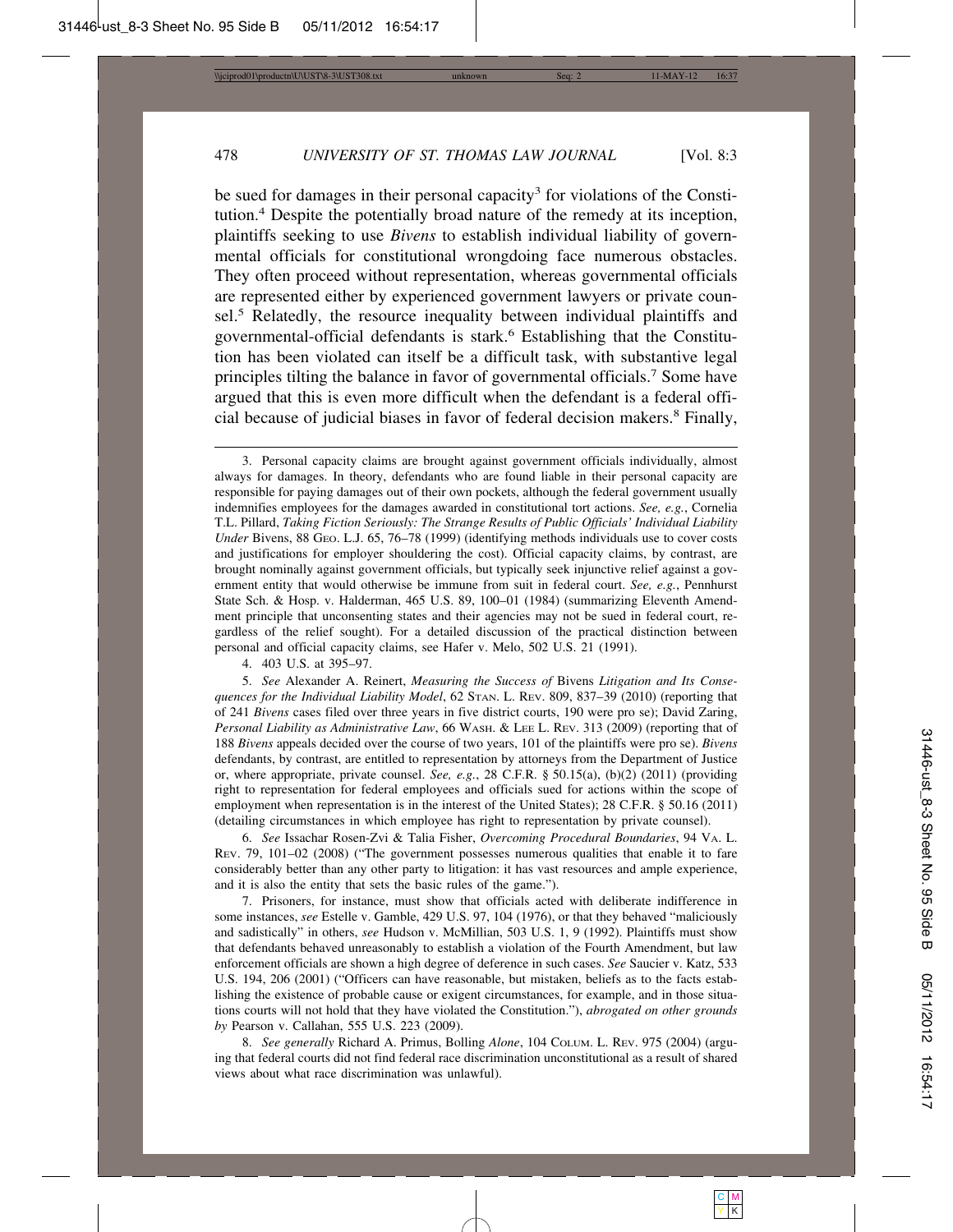numerous principles have been adopted that limit the scope of *Bivens* liability, with the Supreme Court often expressing hostility to the remedy itself.<sup>9</sup>

Most academics and jurists agree, however, that the qualified immunity defense is one of the most substantial barriers to the success of lawsuits seeking damages against federal officials for constitutional violations (a.k.a. *Bivens* litigation).10 Put simply, qualified immunity permits officials who have violated the law to escape liability when they have behaved reasonably. Official misconduct can be reasonable for one of two reasons: (1) because the law governing the official's conduct was not "clearly established;" or (2) because the official behaved in an objectively reasonable manner in light of clearly established law.<sup>11</sup> If an official can establish either of these elements, $12$  then she is immune from damages liability.

Despite the widespread assumption that qualified immunity plays a large role in the inability of many *Bivens* plaintiffs to prevail against federal officials, there is little empirical support for the proposition. Some authors have relied on data from reported decisions,<sup>13</sup> but data from a wider range of cases have not suggested that qualified immunity plays a substantial role in the resolution of *Bivens* claims.<sup>14</sup> Assuming for the moment that qualified immunity does not play a significant role in the outcomes of most filed cases, this paper attempts to explore ways in which qualified immunity may still matter, particularly at the stage whereby putative plaintiffs convert their grievances into formal legal requests for relief.

This article proceeds in the following manner. Part I introduces the doctrine of qualified immunity as it relates to *Bivens* litigation. Part II summarizes the consensus view that qualified immunity is a substantial barrier to success in *Bivens* claims and offers some reason to question this view. Part III considers other possible explanations for why qualified immunity may matter in *Bivens* litigation, particularly at the pre-filing, informal screening stage. It reports on a qualitative survey of experienced *Bivens* attorneys that suggests qualified immunity has a significant impact on case selection. These data suggest that the fear of facing a qualified immunity

14. *See* Reinert, *supra* note 5, at 843–44. **R**

<sup>9.</sup> *See generally* Laurence H. Tribe, *Death by a Thousand Cuts: Constitutional Wrongs Without Remedies After* Wilkie v. Robbins, CATO SUP. CT. REV., 2006-2007, at 23 (arguing that *Bivens* remedy has been gradually undermined, and is endangered by the Court's analysis in *Wilkie v. Robbins*, 127 S. Ct. 2588 (2007)); James E. Pfander & David Baltmanis, *Rethinking* Bivens*: Legitimacy and Constitutional Adjudication*, 98 GEO. L.J. 117 (2009) (criticizing the Supreme Court's *Bivens* jurisprudence and suggesting alternative analysis).

<sup>10.</sup> *See* Reinert, *supra* note 5, at 812 (summarizing literature analyzing *Bivens* actions).

<sup>11.</sup> Malley v. Briggs, 475 U.S. 335, 341–42 (1986).

<sup>12.</sup> Although qualified immunity is an affirmative defense, *see* Gomez v. Toledo, 446 U.S. 635, 640 (1980), not every circuit consistently allocates to the defendant the burdens of establishing the defense. *See* discussion *infra* Part I.E.

<sup>13.</sup> *See, e.g.*, Diana Hassel, *Living a Lie: The Cost of Qualified Immunity*, 64 MO. L. REV. 123, 136 n.65, 145 n.106 (1999) (finding that qualified immunity defenses were denied in only twenty percent of federal cases over a two-year period, but citing only reported cases).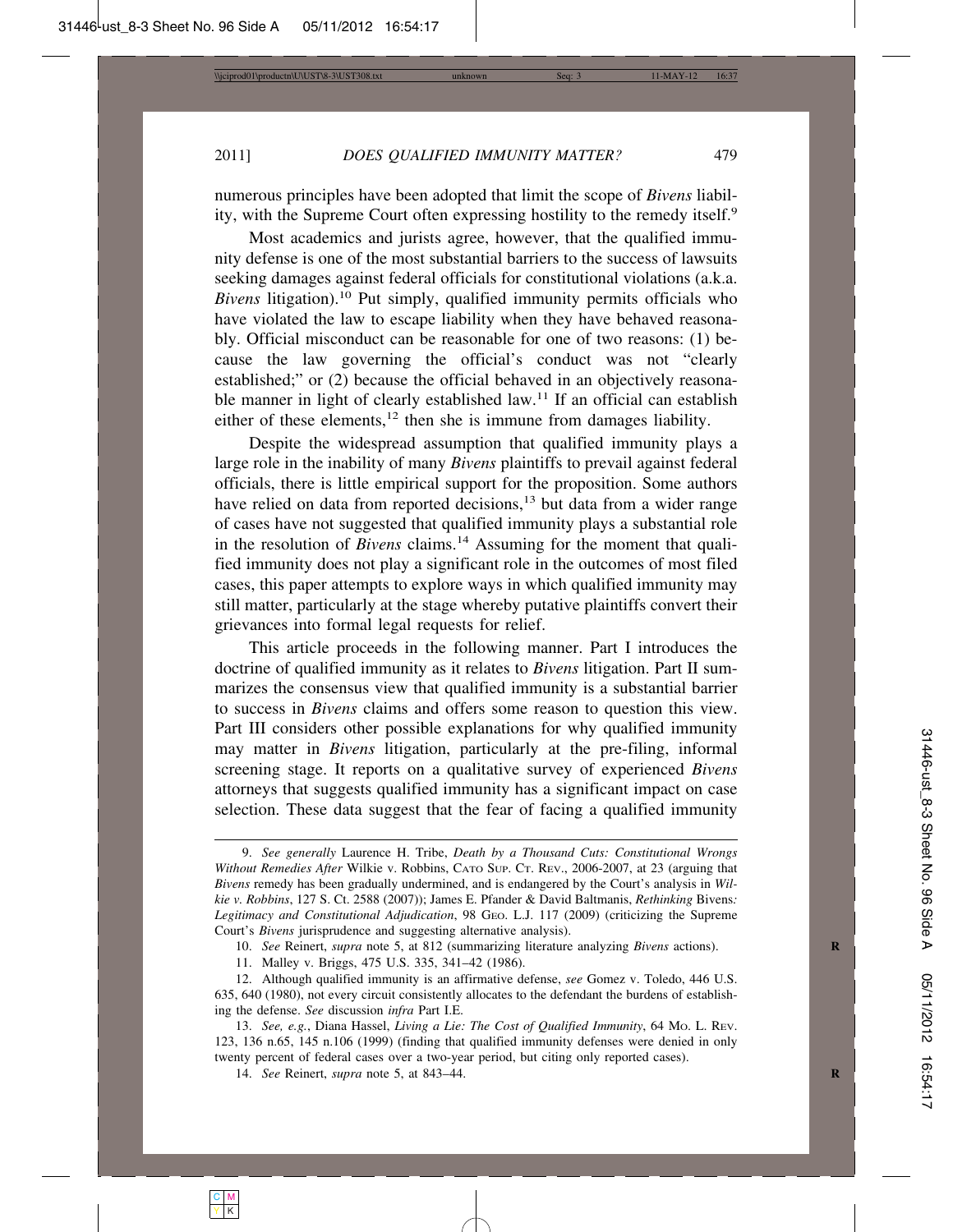defense may have more of an impact on the law than previously assumed. Part IV offers a tentative conclusion and suggestions for further research.

#### I. QUALIFIED IMMUNITY SUMMARY

There are three basic sources of liability under federal law for government officials or entities alleged to have violated substantive legal principles: 42 U.S.C. § 1983, which provides a cause of action against state actors for violations of the Constitution; liability pursuant to *Bivens v. Six Unknown Named Agents of Federal Bureau of Narcotics*, 15 which implies a cause of action for damages against federal officials for certain violations of the Constitution;<sup>16</sup> and statutory causes of action, which specifically provide causes of action against government officials or their entities, such as the Americans with Disabilities Act. Whatever the source of liability, however, government officials and entities have three primary immunity defenses available to them: qualified immunity, sovereign immunity, and absolute immunity.17 Of these three, qualified immunity arises most frequently for individual officials and will be the focus of this article.

#### *A. Qualified Immunity Summary*

Qualified immunity is a common-law concept, initially applied in the *Bivens* context, that offers protection from personal liability to government defendants who have not had "fair warning" that their conduct violated the law.<sup>18</sup> This formulation is a product of the tension between ensuring that citizens have a means to remedy constitutional violations and the Supreme Court's judgment that "claims frequently run against the innocent as well as the guilty—at a cost not only to the defendant officials, but to society as a whole $"19$ 

The Court in *Harlow* created the doctrine based on its acceptance of the contention that "with increasing frequency . . . plaintiffs are filing suits seeking damage awards against high government officials in their personal capacities based on alleged constitutional torts," which resist dismissal at summary judgment because of the abilities of "ingenious plaintiff's coun-

<sup>15. 403</sup> U.S. 388 (1971).

<sup>16.</sup> Although the Supreme Court has limited the reach of *Bivens* liability in many cases, it has squarely held that prisoners may bring claims against federal officials for violations of the Eighth Amendment. Carlson v. Green, 446 U.S. 14, 24–25 (1980).

<sup>17.</sup> Roger J. Perlstadt, *Interlocutory Review of Litigation-Avoidance Claims: Insights from Appeals Under the Federal Arbitration Act*, 44 AKRON L. REV. 375, 376 (2011).

<sup>18.</sup> *See* Harlow v. Fitzgerald, 457 U.S. 800, 818 (1982); *see also* Hope v. Pelzer, 536 U.S. 730, 739–40 (2002) ("The defendant [is] entitled to 'fair warning' that his conduct deprived his victim of a constitutional right."); Saucier v. Katz, 533 U.S. 194, 202 (2001) ("If the law did not put the officer on notice that his conduct would be clearly unlawful, summary judgment based on qualified immunity is appropriate."); Wilson v. Layne, 526 U.S. 603, 621 (1999) (discussing a state judge who had fair warning when eliciting sexual favors from a potential litigant).

<sup>19.</sup> *Harlow*, 457 U.S. at 814.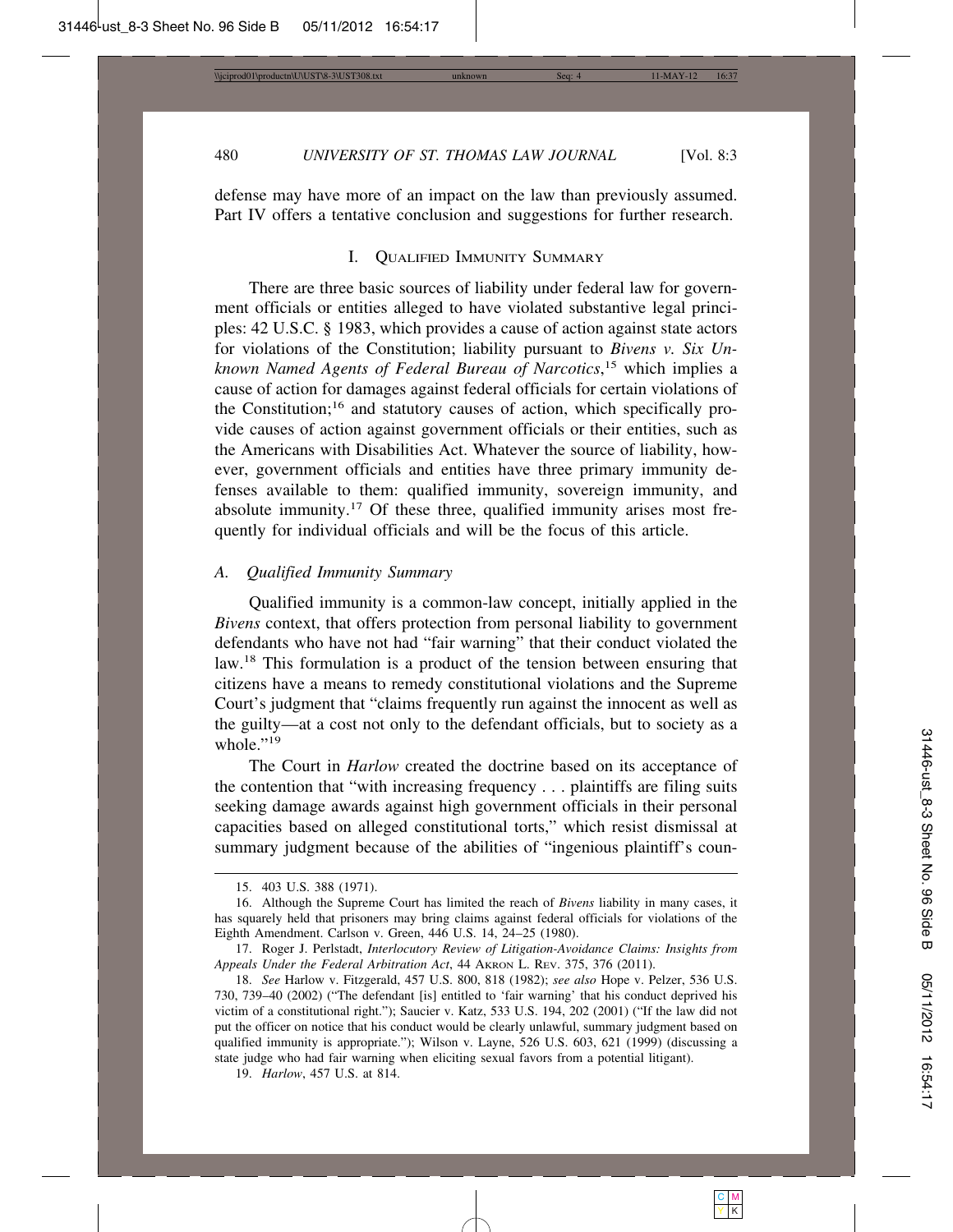sel" to create material issues of fact based on little evidence.<sup>20</sup> Thus, moving to an "objective reasonableness" standard (from the prior good-faith standard) was viewed as necessary to "permit the resolution of many insubstantial claims on summary judgment."<sup>21</sup>

Qualified immunity is very frequently asserted as a defense to personal capacity claims for damages, whether those claims are based in constitutional or statutory protections.22 Under *Harlow* and its progeny, defendants can establish the affirmative defense of qualified immunity through one of two routes: (1) by showing that the defendant's conduct did not violate law that was clearly established at the time he or she acted; or (2) by showing that they reasonably believed that their conduct did not violate clearly established law.23 If a defendant can prevail on either prong, then she is entitled to qualified immunity. $24$ 

In *Saucier v. Katz*, the Court adopted a mandatory two-step sequential analysis to determine whether qualified immunity shields an official from liability.<sup>25</sup> First, defendants were required to show that, after drawing all factual inferences in plaintiffs' favor, plaintiffs have not alleged facts that "show that the officer's conduct violated a constitutional right."26 If defendants could not meet this burden, then they were required to show that they nonetheless were entitled to qualified immunity either because the defendant did not violate clearly established law or because the defendant reasonably believed that her conduct did not violate clearly established law.27 The mandatory nature of this sequential analysis was undermined in *Pearson v. Callahan*, 28 in which the Court held that while courts may analyze qualified immunity by engaging in the *Saucier* "two-step" analysis described above, they are not required to do so. They may skip the first question entirely and instead begin by determining whether the defendant's conduct violated

23. *See* Malley v. Briggs, 475 U.S. 335, 341 (1986).

24. At least superficially, qualified immunity is an affirmative defense. *See, e.g.*, Gomez v. Toledo, 446 U.S. 635, 640 (1980). The defendant always has some minimal burden to establish an entitlement to the defense, but some circuits, as discussed in greater detail below, have adopted variations of a burden-shifting scheme that places much of the burden of rebutting the defense on the plaintiff.

25. Saucier v. Katz, 533 U.S. 194, 201 (2001).

28. 555 U.S. 223 (2009).

<sup>20.</sup> *Id.* at 817 n.29 (internal quotation marks omitted).

<sup>21.</sup> *Id.* at 818.

<sup>22.</sup> Most of the case law surrounding qualified immunity addresses the defense in the context of constitutional claims, not statutory claims, but the logic of the qualified immunity defense—the need to protect government officials from burdensome discovery and also encourage them to make decisions without worrying overly about the prospect of being held personally liable in a subsequent lawsuit—applies to any claim, whether based in the Constitution or statute.

<sup>26.</sup> *Id*. This is essentially the same inquiry that is required by any Fed. R. Civ. P. 12(b)(6) motion.

<sup>27.</sup> *Saucier*, 533 U.S. at 201 (2001).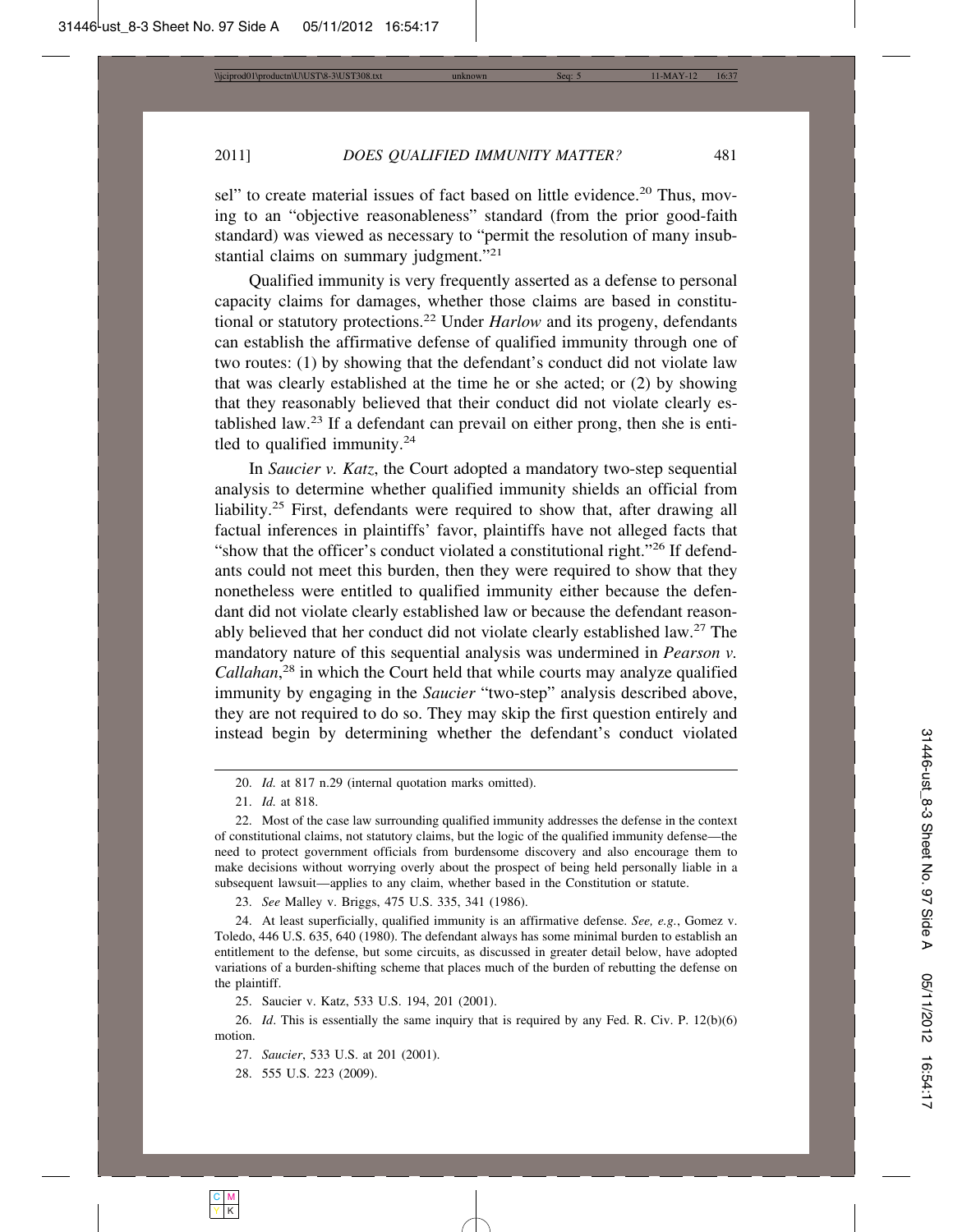clearly established law or the defendant reasonably believed she did not violate clearly established law.<sup>29</sup>

The Court's concern in *Pearson* was that the *Saucier* two-step analysis posed the risk that courts would issue advisory opinions by unnecessarily deciding whether the plaintiff's allegations established a violation of the law. On the other hand, skipping *Saucier*'s first step raises the concern that constitutional law will become static because courts will focus on whether particular rights were clearly established at the time of alleged violations, rather than whether the rights exist at all. It remains to be seen how often lower courts will accept the Court's invitation to disregard the *Saucier* twostep analysis—because the first step in *Saucier* is essentially identical to deciding whether a plaintiff has stated a claim for relief, some courts may continue to decide that question first before turning to the affirmative defense of qualified immunity.30 Whether courts accept *Pearson*'s invitation to answer the "clearly established law" question first, however, qualified immunity will remain one of the principal defenses asserted by government officials being sued for damages under *Bivens*.

## *B. Defendants Entitled to Assert Qualified Immunity*

Qualified immunity is available only in individual-capacity cases and not in official-capacity cases.<sup>31</sup> In other words, it is only available as a defense to claims seeking damages, not to claims seeking injunctive relief. Moreover, it is only available to individuals, whether sued as direct participants in a constitutional violation or on the basis of supervisory liability,  $32$ but not to municipalities.<sup>33</sup> Despite the fact that municipalities are not entitled to the defense, some circuits, including the Second, hold that a right must be clearly established before a municipality can be held liable for failure to train with respect to it.<sup>34</sup>

<sup>29.</sup> *Id.* at 236.

<sup>30.</sup> Indeed, the Supreme Court did just that in a recent Fourth Amendment case, deciding first that school officials violated the Fourth Amendment, but also that the right was not clearly established. Safford Unified Sch. Dist. No. 1 v. Redding, 129 S. Ct. 2633, 2645 (2009).

<sup>31.</sup> P.C. v. McLaughlin, 913 F.2d 1033, 1039 (2d Cir. 1990); *see also* Starkey *ex rel.* A.B. v. Boulder Cnty. Soc. Services, 569 F.3d 1244, 1250 (10th Cir. 2009); Goodman v. Harris Cnty., 571 F.3d 388, 396 (5th Cir. 2009); Asociacion De Subscripcion Conjunta Del Seguro De Responsabilidad Obligatorio v. Flores Galarza, 484 F.3d 1, 24 (1st Cir. 2007); Alexander v. City of Milwaukee, 474 F.3d 437, 443 (7th Cir. 2007); Alkire v. Irving, 330 F.3d 802, 810–11 (6th Cir. 2003); Biggs v. Meadows, 66 F.3d 56, 61 (4th Cir. 1995); Melo v. Hafer, 912 F.2d 628, 635 (3d Cir. 1990).

<sup>32.</sup> *See* Poe v. Leonard, 282 F.3d 123, 146–47 (2d Cir. 2002); *see also* Lowery v. Cnty. of Riley, 522 F.3d 1086, 1092 (10th Cir. 2008); Valdes v. Crosby, 450 F.3d 1231, 1236 (11th Cir. 2006); Johnson v. Johnson, 385 F.3d 503, 524 (5th Cir. 2004); Comstock v. McCrary, 273 F.3d 693, 712–13 (6th Cir. 2001).

<sup>33.</sup> Owen v. City of Independence, 445 U.S. 622, 635–58 (1980).

<sup>34.</sup> *See* Young v. Cnty. of Fulton, 160 F.3d 899, 902–03 (2d Cir. 1998); Szabla v. City of Brooklyn Park, 486 F.3d 385, 394 (8th Cir. 2007); Revis v. Meldrum, 489 F.3d 273, 288 (6th Cir. 2007); Kitzman-Kelley *ex rel.* Kitzman-Kelley v. Warner, 203 F.3d 454, 456–57 (7th Cir. 2000);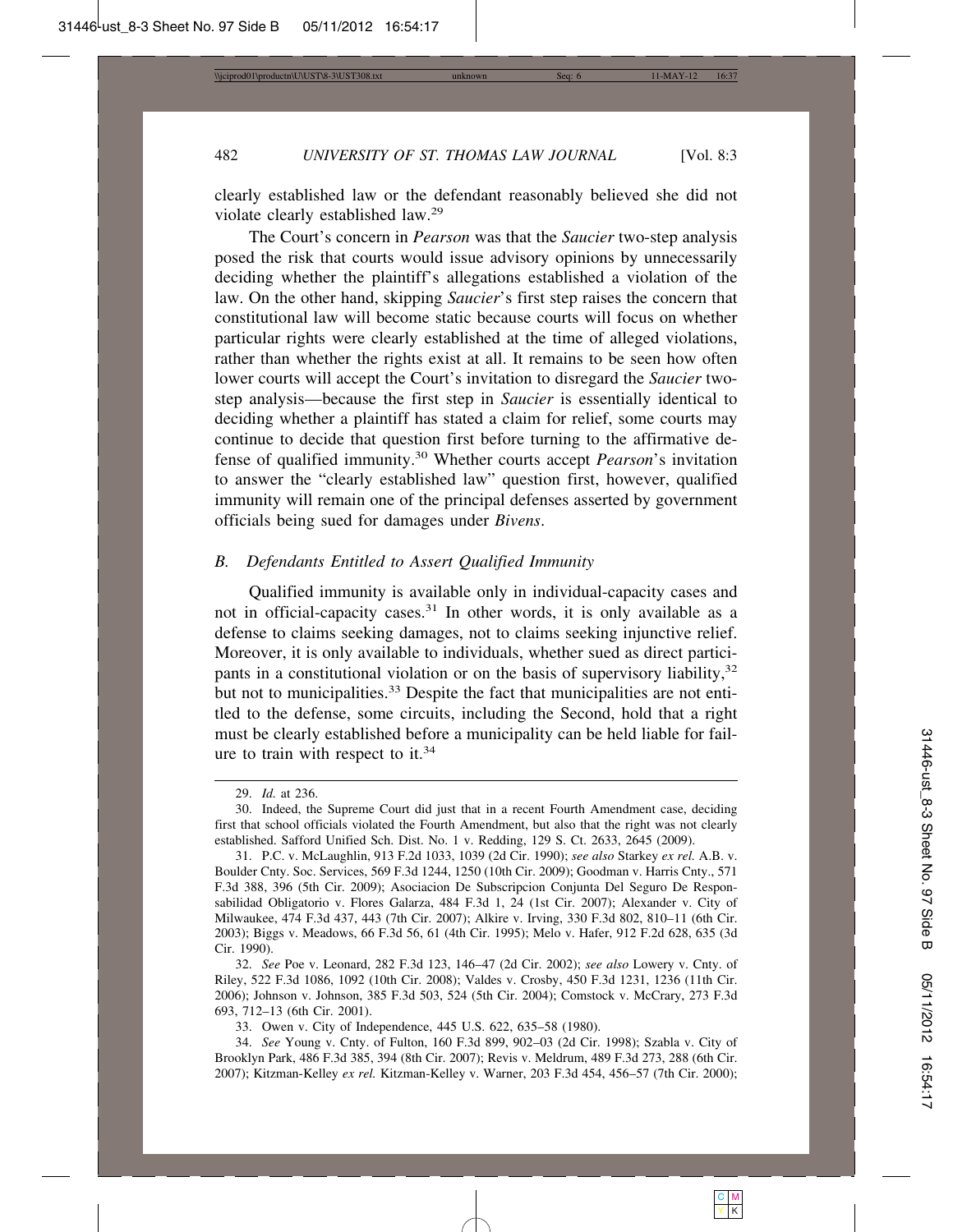The status of *Bivens* actions against private individuals is quite tenuous, but in the § 1983 context, qualified immunity is not always available to private individuals who are sued under § 1983.<sup>35</sup> For instance, the Supreme Court has explicitly held that privately employed prison guards are not entitled to qualified immunity, at least in  $\S$  1983 litigation.<sup>36</sup> Whether a private individual is entitled to invoke the qualified immunity defense is determined on a case-by-case basis, after an analysis of history (whether private individuals had a good faith defense at common law) and the purposes that underlie governmental immunity—primarily, ensuring that individuals are not deterred from serving the government.<sup>37</sup>

#### *C. The Meaning of "Clearly Established" Law*

As described above, a government official sued in his or her individual capacity is entitled to qualified immunity: (1) if the defendant behaved reasonably in light of clearly established law;<sup>38</sup> or  $(2)$  if that conduct did not violate "clearly established statutory or constitutional rights of which a reasonable person would have known."<sup>39</sup>

The most important, and often determinative, question in the qualified immunity inquiry is what law is "clearly established." On one hand, it is generally true that a Constitutional amendment cannot constitute "clearly established" law without some judicial interpretation.<sup>40</sup> Therefore, the "clearly established" inquiry "must be undertaken in light of the specific context of the case, not as a broad general proposition."<sup>41</sup> At the same time,

- 38. *See* Scott v. Harris*,* 550 U.S. 372 (2007); Saucier v. Katz, 533 U.S. 194, 201 (2001).
- 39. Harlow v. Fitzgerald, 457 U.S. 800, 818 (1982).

Joyce v. Town of Tewksbury, 112 F.3d 19, 23 (1st Cir. 1997). *But see* Gray v. City of Detroit, 399 F.3d 612, 616–17 (6th Cir. 2005) ("When an officer violates a plaintiff's rights that are not 'clearly established,' but a city's policy was the 'moving force' behind the constitutional violation, the municipality may be liable even though the individual officer is immune."). The rationale for requiring that a right be clearly established in municipal failure-to-train cases is based on the fact that the standard for municipal liability in such cases is "deliberate indifference." *Joyce*, 112 F.3d at 23 ("[O]ur rationale here for granting qualified immunity to the officers-that the unsettled state of the law made it reasonable to believe the conduct in this case constitutional-also precludes municipal liability. *Tewksbury* could not have been "deliberately indifferent" to citizens' rights in failing to teach the officers that their conduct was unconstitutional.") (citations omitted); Williamson v. City of Virginia Beach, 786 F. Supp. 1238, 1264–65 (E.D. Va. 1992) ("[Even if] the constitutional rights alleged by plaintiff did exist, the conclusion that they were not clearly established negates the proposition that the city acted with deliberate indifference."), *aff'd*, 991 F.2d 793 (4th Cir. 1993).

<sup>35.</sup> *See* Wyatt v. Cole, 504 U.S. 158, 159 (1992) (holding § 1983 private defendants sued for invoking state replevin, garnishment, and attachment statutes later declared unconstitutional are not entitled to qualified immunity).

<sup>36.</sup> Richardson v. McKnight, 521 U.S. 399, 401 (1997).

<sup>37.</sup> *See id.* at 403–04.

<sup>40.</sup> *See* Anderson v. Creighton, 483 U.S. 635, 639 (1987). *But see* Groh v. Ramirez, 540 U.S. 551, 563–64 (2004) (finding that "particularity requirement" in Warrant Clause of Fourth Amendment constituted clearly established law).

<sup>41.</sup> *Saucier*, 533 U.S. at 201.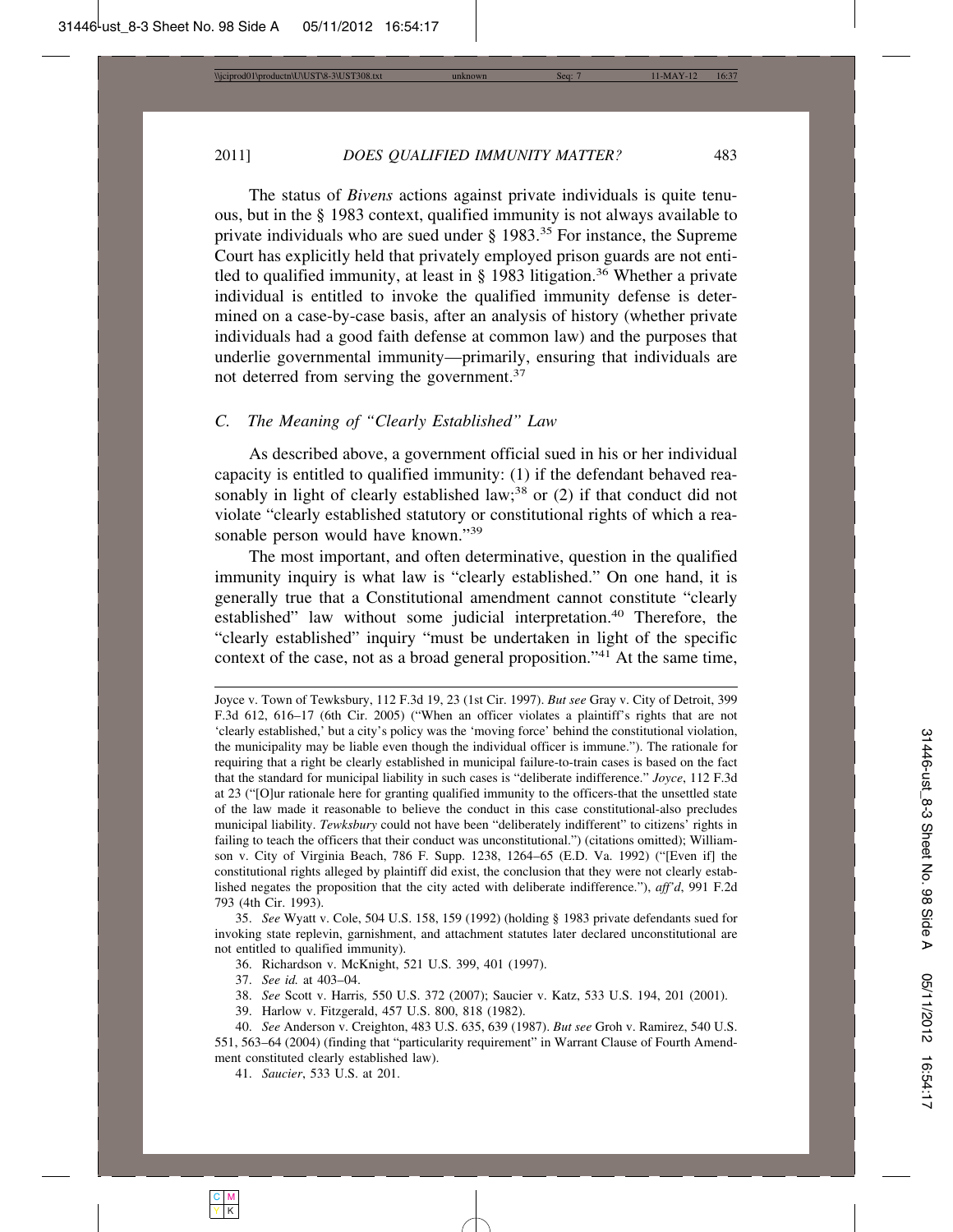an earlier case may clearly establish a right, even when its facts are not "materially similar" to the case in dispute.<sup>42</sup> A court need only be convinced that prior decisions gave "fair warning" that official conduct depriving someone of that right would be unconstitutional.43 In *Hope v. Pelzer*, a § 1983 case involving prison conditions, the Court found that prison guards' use of a "hitching post" as discipline violated clearly established law despite the fact that there was sparse precedent—and on some accounts no precedent—specifically striking down such punishment.<sup>44</sup> In other words, certain conduct will be so extreme that one would not expect a prior decision on the issue: In some cases this absence of precedent may even evince the impropriety of the practice.<sup>45</sup>

Absent extreme examples like the hitching post in *Hope*, however, a recurring problem arises in defining the content of "clearly established law" and how specific it must be to provide the "fair warning" qualified immunity requires. Some courts have held that a right is clearly established if (1) the law is defined with reasonable clarity; (2) the Supreme Court or the controlling circuit court has recognized the right; and (3) a reasonable defendant would have understood that his conduct was unlawful.<sup>46</sup> Appellate cases deciding whether a law was clearly established in specific factual contexts are far too numerous for this review. Some examples, however, offer further guidance on how to analyze this question.

In one Second Circuit case, *Back v. Hastings on Hudson Union Free School District*, a plaintiff alleged that she was the victim of stereotyping by other women about the qualities of motherhood.47 The Second Circuit held that certain defendants were not entitled to immunity because it was "eminently clear by 2001, when the alleged discrimination took place, both that individuals have a constitutional right to be free from sex discrimination, and that adverse actions taken on the basis of gender stereotypes can constitute sex discrimination."48 Even though "there may not have been any precedents with precisely analogous facts prior to the instant case," given the "well known underlying general legal principle," defendants were not

47. 365 F.3d 107, 113 (2d Cir. 2004).

48. *Id.* at 130.

<sup>42.</sup> *E.g.*, Hope v. Pelzer, 536 U.S. 730, 740–41 (2002); *Anderson*, 483 U.S. at 640 ("This is not to say that an official action is protected by qualified immunity unless the very action in question has previously been held unlawful.").

<sup>43.</sup> *Hope*, 536 U.S. at 741.

<sup>44.</sup> *Id.* ("Arguably, the violation was so obvious that our own Eighth Amendment cases gave respondents fair warning that their conduct violated the Constitution.").

<sup>45.</sup> *E.g.*, Borello v. Allison, 446 F.3d 742, 750 (7th Cir. 2006) ("A plaintiff is required to show that a violation of that right has been found in factually similar cases, or that the violation was so clear that an official would realize he or she was violating an inmate's constitutional rights even in the absence of an on-point case.").

<sup>46.</sup> *See* Anderson v. Recore, 317 F.3d 194, 197 (2d Cir. 2003); Young v. Cnty. of Fulton, 160 F.3d 899, 903 (2d Cir. 1998); Luna v. Pico, 356 F.3d 481, 490 (2d Cir. 2004).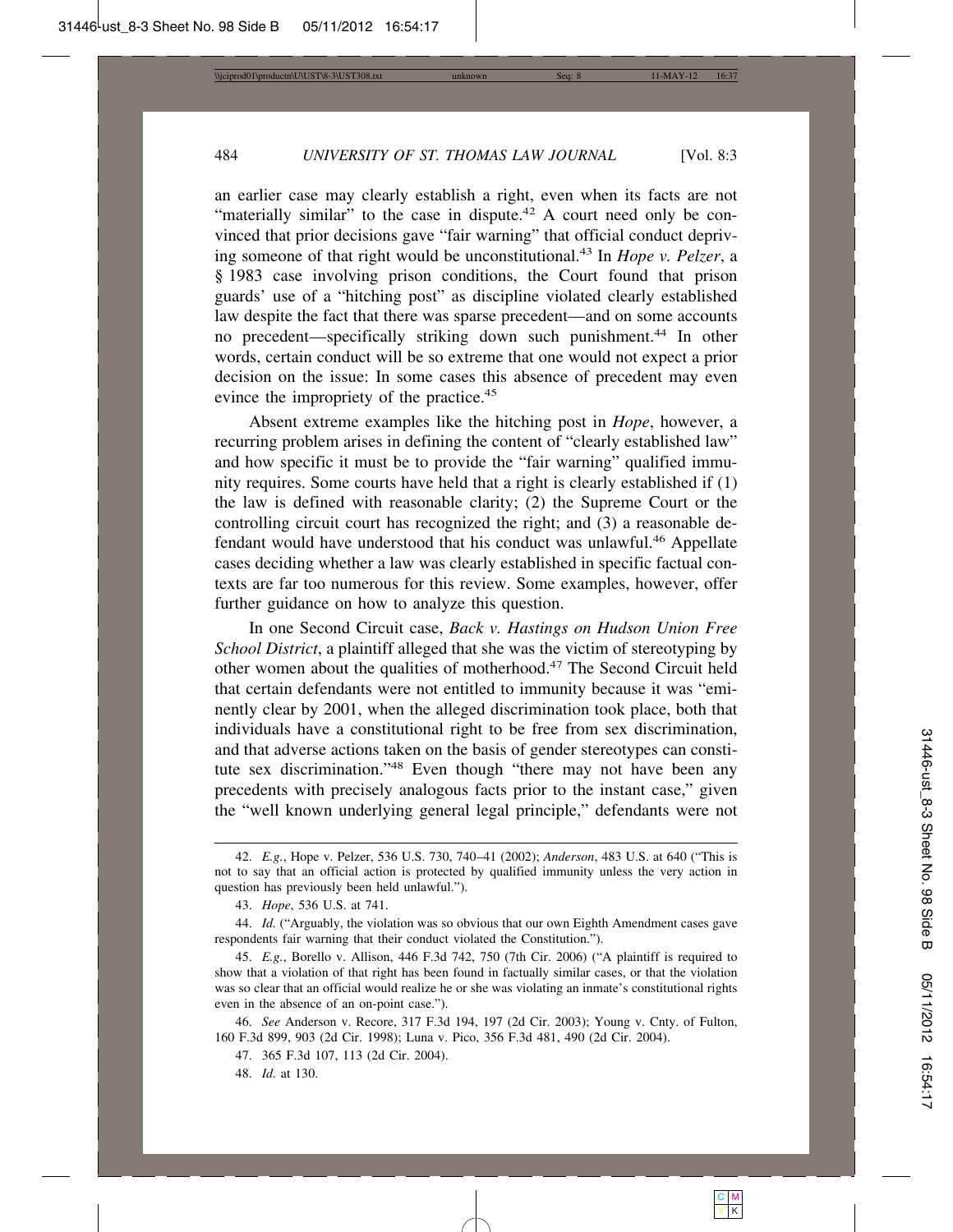entitled to qualified immunity.49 Similarly, in *Andrews v. City of Philadelphia*, the Third Circuit denied qualified immunity in a sexual harassment case even though no Third Circuit precedent had held that the Equal Protection Clause specifically prohibited sexual harassment.<sup>50</sup>

Often the question of what law is "clearly established" is determined by deciding the scope of the right the plaintiff asserts. A Second Circuit prison case, *LaBounty v. Coughlin*, 51 exemplifies this interrelationship. In *LaBounty*, the plaintiff complained of chemical contamination in the prison's drinking water and exposure to friable asbestos in the air.52 In holding that defendants were not entitled to qualified immunity, the court stressed the importance of not defining the right at issue too narrowly (or too broadly).53 The court found it too narrow to describe the right as "the right to be free from crumbling asbestos."54 Instead, the challenged conduct was encompassed by "the right to be free from deliberate indifference to serious medical needs," a well-established Eighth Amendment right.<sup>55</sup> Similarly, in *Ford v. McGinnis*, the court denied qualified immunity to defendants in a case involving a Muslim plaintiff's right to participate in the festival marking the end of Ramadan, absent specific precedent on the issue.<sup>56</sup> The court held that it was enough that the law was clearly established as to a prisoner's rights to a diet consistent with his religious beliefs and to participate in religious services, even if confined in special housing.<sup>57</sup>

One issue in deciding whether law is clearly established is the extent to which law can be considered clearly established when authority splits exist within or without a particular circuit court of appeals. The circuits are divided on this issue,<sup>58</sup> as well as on whether district court decisions alone

- 50. *See* 895 F.2d 1469, 1479–80 (3d Cir. 1990).
- 51. 137 F.3d 68 (2d Cir. 1998).

55. *Id.* at 74.

57. *Id.* at 597. Outside of the prison context, the Second Circuit has confirmed that officials can have fair warning of the illegality of their conduct in "'novel factual circumstances.'" Pena v. DePrisco, 432 F.3d 98, 114–15 (2d Cir. 2005) (quoting Hope v. Pelzer, 536 U.S. 730, 741 (2002); *see also* Greenwood v. N.Y. Office of Mental Health, 163 F.3d 119, 123 (2d Cir. 1998) (reversing district court's decision on summary judgment which "relied heavily on the lack of any explicit holding in our circuit" that clinical privileges at a hospital were a property interest).

58. The Third and Ninth Circuits take the position that a right can be clearly established despite a split in authority among the circuits. *See, e.g.*, Morgan v. Morgensen, 465 F.3d 1041, 1046 (9th Cir. 2006); Bieregu v. Reno, 59 F.3d 1445, 1458–59 (3d Cir. 1995) (finding a right to be clearly established despite a circuit split, as long as "no gaping divide has emerged in the jurisprudence such that defendants could reasonably expect this circuit to rule" to the contrary), *abrogated on other grounds by* Lewis v. Casey, 518 U.S. 343 (1996). The Fourth, Sixth, Seventh, and Eighth Circuits take the position that disagreements between the circuits can render the law unclear. *See, e.g.*, Baranski v. Fifteen Unknown Agents, 452 F.3d 433, 449 (6th Cir. 2006) (en banc); Mo. Prot. & Advocacy Servs. v. Mo. Dep't of Mental Health, 447 F.3d 1021, 1025–26 (8th

<sup>49.</sup> *Id.* (internal quotation marks omitted).

<sup>52.</sup> *Id.* at 73.

<sup>53.</sup> *Id.* at 73–74.

<sup>54.</sup> *Id.*

<sup>56. 352</sup> F.3d 582, 584, 597 (2d Cir. 2003).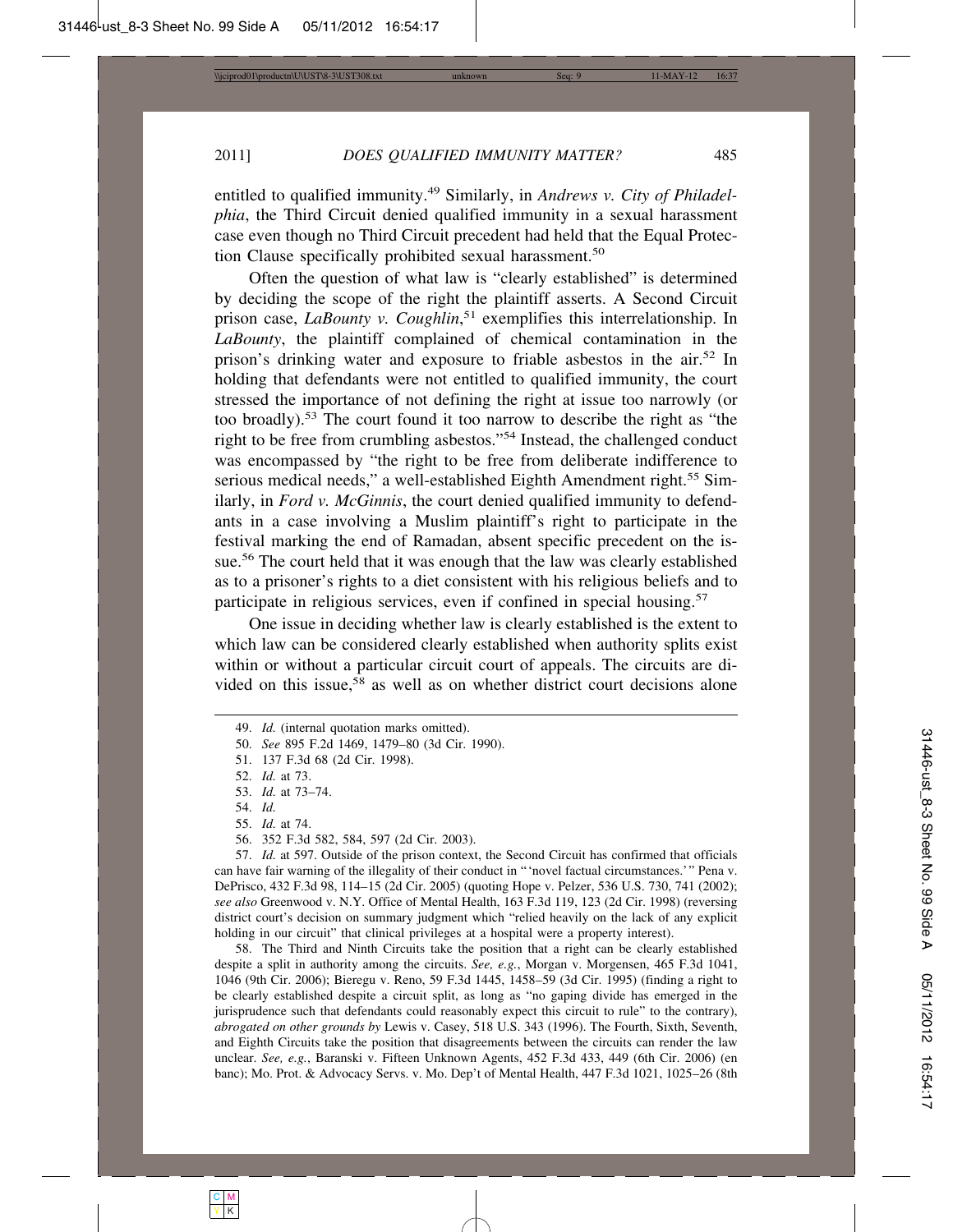create clearly established rights.<sup>59</sup>

#### *D. Objective Reasonableness Standard*

Even where law prohibiting certain conduct is clearly established, qualified immunity protects officials who "act in ways they reasonably believe to be lawful."60 Hence, a defendant is not liable if he did not violate clearly established law or if it was objectively reasonable for him to believe that he was not violating clearly established law.61 The question becomes "what a reasonable person in the defendant's position should know about the constitutionality of the conduct," taking into account the facts known to the defendant at the time of the conduct. $62$ 

#### *E. Pleading and Proving Qualified Immunity*

Qualified immunity is considered an affirmative defense, which implies that the defendant bears the burden of pleading and proving it. However, several circuits have adopted a more nuanced approach. At one extreme are the Seventh and Tenth Circuits, which have stated that the plaintiff has the burden of proof in qualified immunity cases.63 On the other end are the First, Second, Fourth, and Ninth Circuits, which place the burden of both pleading and proving an entitlement to qualified immunity on the defendant.<sup>64</sup>

59. *See* Doe v. Delie, 257 F.3d 309, 321 n.10 (3d Cir. 2001) (collecting cases from Second, Third, Fourth, Sixth, Seventh, Eighth, Ninth, Tenth, and Eleventh Circuits).

60. Anderson v. Creighton, 483 U.S. 635, 641 (1987).

61. Anderson v. Recore, 317 F.3d 194, 197 (2d Cir. 2003); Johnson v. Newburgh Enlarged Sch. Dist., 239 F.3d 246, 250 (2d Cir. 2001).

62. McCullough v. Wyandanch Union Free Sch. Dist., 187 F.3d 272, 278 (2d Cir. 1999).

63. *E.g.*, Mannoia v. Farrow, 476 F.3d 453, 457 (7th Cir. 2007) ("Although the privilege of qualified immunity is a defense, the plaintiff carries the burden of defeating it."); Reeves v. Churchich, 484 F.3d 1244, 1250 (10th Cir. 2007) ("Once a defendant has raised qualified immunity as an affirmative defense, the plaintiff bears the heavy two-part burden of demonstrating that (1) the defendant violated a constitutional right and (2) the constitutional right was clearly established at the time of the alleged conduct."); *see also* Poolaw v. Marcantel, 565 F.3d 721, 728 (10th Cir. 2009).

64. *E.g.*, Blissett v. Coughlin, 66 F.3d 531, 539 (2d Cir. 1995); *see, e.g.*, Henry v. Purnell, 501 F.3d 374, 377–78 (4th Cir. 2007); Moreno v. Baca, 431 F.3d 633, 637 (9th Cir. 2005); DiMarco-Zappa v. Cabanillas, 238 F.3d 25, 35 (1st Cir. 2001).

Cir. 2006) (holding where "no Supreme Court, Missouri, or Eighth Circuit case had yet decided the issue," it was not unreasonable for official to follow the New Hampshire Supreme Court rather than the Third Circuit); Rogers v. Pendleton, 249 F.3d 279, 288 (4th Cir. 2001) ("[I]f there are no cases of controlling authority in the jurisdiction in question, and if other appellate federal courts have split on the question of whether an asserted right exists, the right cannot be clearly established for qualified immunity purposes."); Donovan v. City of Milwaukee, 17 F.3d 944, 953 (7th Cir. 1994) ("Because only two circuits had considered cases on point, reaching opposite results, we conclude that 'the relevant case law was still developing [and] the key issue in this case had not been clearly settled.'") (citation omitted); *see also* Wilson v. Layne, 526 U.S. 603, 618 (1999) ("If judges thus disagree on a constitutional question, it is unfair to subject police to money damages for picking the losing side of the controversy.").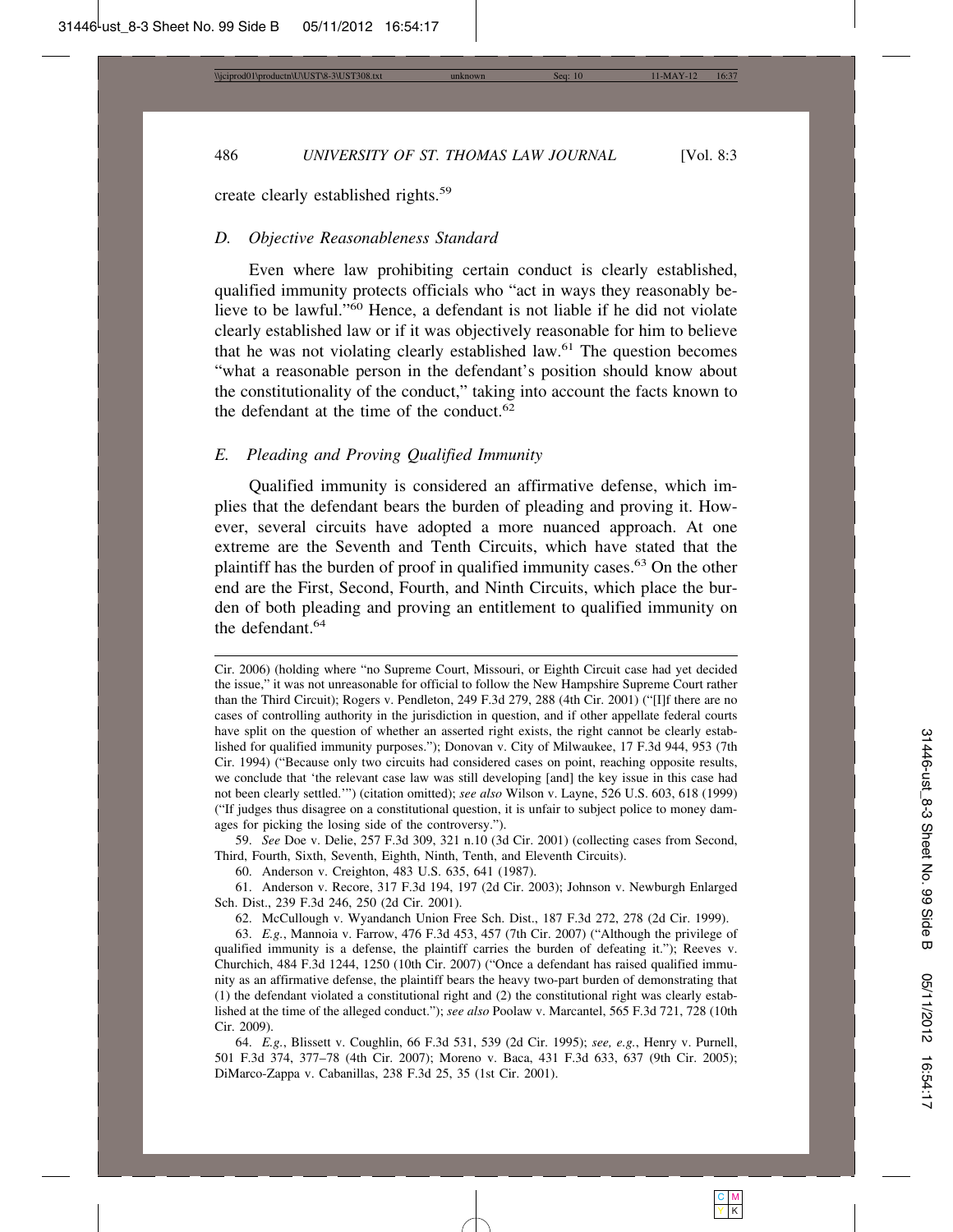In between these extremes are the circuits that have adopted burdenshifting frameworks. In the Fifth, Sixth, and Eleventh Circuits, once the defendant shows he was acting within his discretionary authority at the time of the alleged unlawful conduct or that he acted in good faith, the burden of proof "shifts . . . to the plaintiff to show that the defendant is not entitled to qualified immunity."65 In the Eighth Circuit, the defendant bears the burden of proof on all elements of the defense, except the plaintiff must show that the relevant law was clearly established.<sup>66</sup>

Qualified immunity can be raised at any time: at the motion to dismiss stage, after limited or full discovery through summary judgment, or at trial.67 A defendant need not raise it at any particular time to preserve it for trial and may raise it as many times as she wishes.<sup>68</sup>

#### *F. Appeal of Denial of Qualified Immunity*

Defendants who seek dismissal on qualified immunity grounds are protected from discovery until the threshold legal question of qualified immunity is resolved.<sup>69</sup> Relatedly, defendants are entitled to take interlocutory appeals of otherwise unappealable denials of motions to dismiss or summary judgment.<sup>70</sup> This exception to the final judgment rule is justified as one more tool for public officials to terminate insubstantial suits promptly.71

Not every issue raised in the district court will be reviewable by an appellate court, however. In general, qualified immunity raises the "essentially legal question [of] whether the conduct of which the plaintiff complains violated clearly established law."72 However, if a district court's order is based on the sufficiency of the evidence, the decision is not immediately appealable because that determination "is not truly 'separable' from the plaintiff's claim."73 And when bringing a qualified immunity appeal,

66. *See* Monroe v. Ark. State Univ., 495 F.3d 591, 594 (8th Cir. 2007).

69. *See* Siegert v. Gilley, 500 U.S. 226, 232 (1991).

70. *See Behrens*, 516 U.S. at 307–09; *Mitchell*, 472 U.S. at 526–27.

71. *See Behrens*, 516 U.S. at 306.

72. *Mitchell*, 472 U.S. at 526.

73. *Behrens*, 516 U.S. at 313. *Behrens* has been eroded slightly by the Court's decision in *Scott v. Harris*, 550 U.S. 372 (2007), in which the Court *sub silentio* exercised jurisdiction over a

<sup>65.</sup> Lanman v. Hinson, 529 F.3d 673, 683 (6th Cir. 2008); *see, e.g.*, Bates v. Harvey, 518 F.3d 1233, 1242 (11th Cir. 2008) (explaining that after defendant establishes that he was acting pursuant to authority, plaintiff must show that qualified immunity is not appropriate because "under the facts and circumstances known to the officer at the time, his actions violated clearly established law"); Breen v. Texas A & M Univ., 485 F.3d 325, 331 (5th Cir. 2007) ("When a defendant invokes qualified immunity . . . the burden shifts to the plaintiff to rebut the applicability of the defense."); *see also* Bazan v. Hidalgo County, 246 F.3d 481, 489 (5th Cir. 2001).

<sup>67.</sup> *See* Behrens v. Pelletier, 516 U.S. 299, 306–07 (1996); Mitchell v. Forsyth*,* 472 U.S. 511, 526 (1985).

<sup>68.</sup> This is the implication of *Behrens*, 516 U.S. 299, and *Mitchell*, 472 U.S. 511, which permit interlocutory appeal of denials of qualified immunity at the motion to dismiss and summary judgment stage without regard for how many times a defendant has raised the defense.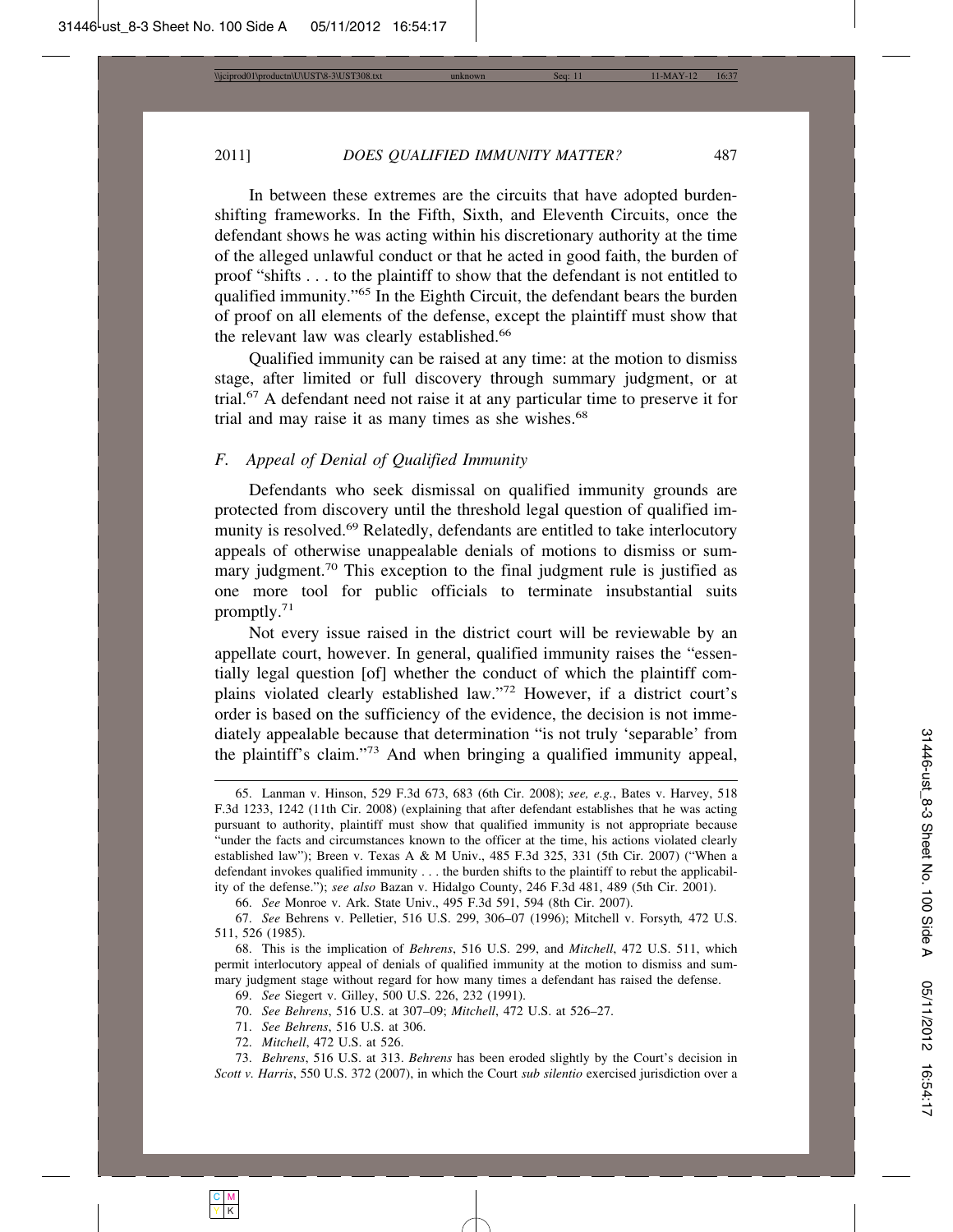the defendant must accept the plaintiff's version of the facts the district court adopted so that the appellate court can review its determination of the "purely legal issue [of] what law was 'clearly established.'"74

In the motion to dismiss context, however, the Supreme Court has indicated that it is appropriate for appellate courts to exercise appellate jurisdiction over the question of whether a complaint sufficiently alleges a constitutional cause of action, even though this issue is distinct from whether the law governing the claim was clearly established at the time of the defendant's conduct.75 As the Court explained, both issues are decided on purely legal grounds that are well within an appellate court's expertise, unlike the sufficiency of the evidence determination made at the summary judgment stage.<sup>76</sup>

#### II. ROLE OF QUALIFIED IMMUNITY IN BIVENS CASES

Almost from its inception, *Bivens* has occupied a tenuous position as a tool for vindicating civil rights. The Supreme Court initially indicated its intent to apply *Bivens* liability beyond the Fourth Amendment context in which it arose to other kinds of constitutional violations.<sup>77</sup> Thus, the Supreme Court put plaintiffs injured by federal officials' unconstitutional conduct in nearly the same shoes as victims of state and municipal unconstitutional conduct (who have a statutory right to seek damages and other remedies under 42 U.S.C. § 1983).78 Precisely because *Bivens* was a matter of judicial implication, however, the Court retains and has exercised the power to limit the extent of any *Bivens* remedy, consistently restricting its reach from 1980 on.<sup>79</sup>

Thus, despite its broad potential, most commentators view *Bivens* liability as more powerful in theory than in practice. This is due partly to the Court's continued hostility to "extending" *Bivens* to new constitutional con-

79. *See, e.g.*, Wilkie v. Robbins, 551 U.S. 537, 562 (2007); United States v. Stanley, 483 U.S. 669, 684 (1987); *see also* Tribe, *supra* note 9, at 64–67.

factual sufficiency determination because there was material in the record that "quite clearly contradict[ed]" the lower courts' interpretation of the factual material. *Id.* at 378.

<sup>74.</sup> Johnson v. Jones, 515 U.S. 304, 313 (1995).

<sup>75.</sup> *See* Ashcroft v. Iqbal, 129 S. Ct. 1937, 1946–47 (2009).

<sup>76.</sup> *Id.* at 1947.

<sup>77.</sup> *See* Reinert, *supra* note 5, at 822. **R**

<sup>78.</sup> Section 1983 provides as follows:

Every person who, under color of any statute, ordinance, regulation, custom, or usage, of any State or Territory or the District of Columbia, subjects . . . any citizen of the United States or other person within the jurisdiction thereof to the deprivation of any rights, privileges, or immunities secured by the Constitution and laws, shall be liable to the party injured in an action at law, suit in equity, or other proper proceeding for redress . . . .

<sup>42</sup> U.S.C. § 1983 (2006). Although § 1983 plaintiffs can recover costs and attorneys' fees if they are successful, 42 U.S.C. § 1988, no similar provision is applicable to *Bivens* plaintiffs. *See, e.g.*, Kreines v. United States, 33 F.3d 1105 (9th Cir. 1994) (rejecting claim for attorneys' fees in *Bivens* action and collecting cases coming to similar conclusion).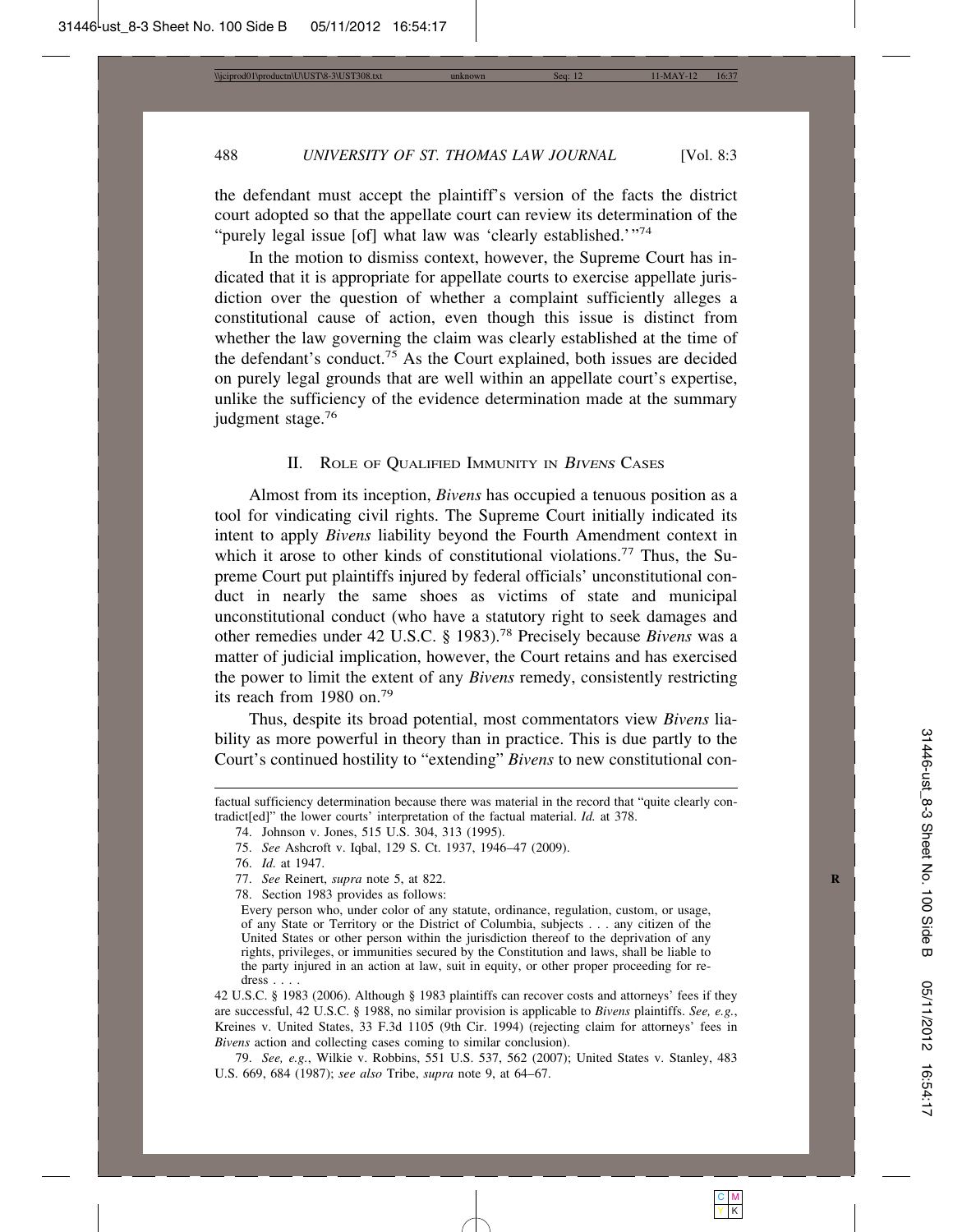texts and partly to the barriers to success built into recognized *Bivens* causes of action. Thus, both academics and judges assume that *Bivens* litigation is generally unsuccessful as a practical matter.<sup>80</sup> Commentators offer many explanations for this relative lack of success, but most agree that *Bivens* plaintiffs are disadvantaged because the personal defense of qualified immunity is an imposing barrier to recovery from federal officers.<sup>81</sup>

Supporting this general view that qualified immunity plays a significant role in the resolution of *Bivens* actions are empirical studies that have suggested that, when introduced as a defense, it is highly successful.<sup>82</sup> These studies, however, were based entirely on reported decisions, which at the district court level may exclude over  $95\%$  of judicial decision-making.<sup>83</sup> A study that I conducted of all district court decisions and dockets over a three-year period within five varied judicial districts revealed that only 2% of *Bivens* cases were resolved via qualified immunity defenses.<sup>84</sup> While

82. *See* Greg Sobolski & Matt Steinberg, Note, *An Empirical Analysis of Section 1983 Qualified Immunity Actions and Implications of* Pearson v. Callahan, 62 STAN. L. REV. 523, 525, 545 (2010) (reporting that qualified immunity was denied in about one-third of a random sample of over nine hundred published § 1983 decisions issued by the federal appellate courts between 1976 and 2008); Nancy Leong, *The Saucier Qualified Immunity Experiment: An Empirical Analysis*, 36 PEPP. L. REV. 667, 692 (2009) (finding, in random sample of published qualified immunity opinions decided by federal courts between 1988 and 2006, that immunity was denied in only about 20% to 30% of the cases); Hassel, *supra* note 13, at 136 n.65, 145 n.106 (finding that qualified immunity defenses were denied in only 20% of federal cases over a two-year period, but citing only reported cases). These studies did not compare the rate at which qualified immunity served as a ground for dismissal with the rate at which other bases for dismissal were relied upon.

83. Hillel Y. Levin, *Making the Law: Unpublication in the District Courts*, 53 VILL. L. REV. 973, 976 (2008).

84. *See* Reinert, *supra* note 5, at 832, 843–44. **R**

<sup>80.</sup> Reinert, *supra* note 5, at 812. **R**

<sup>81.</sup> *See*, *e.g.*, PETER H. SCHUCK, SUING GOVERNMENT 100–02 (1983) (arguing for expanded governmental liability in lieu of individual liability, because immunity doctrine is unpredictable, does not deter, and often leaves victims without compensation); George D. Brown, *Accountability, Liability, and the War on Terror—Constitutional Tort Suits as Truth and Reconciliation Vehicles*, 63 FLA. L. REV. 193, 218–20 (2011) (describing role of immunity in national security cases); Michael W. Dolan, *Constitutional Torts and the Federal Tort Claims Act*, 14 U. RICH. L. REV. 281, 297 (1980) (citing Department of Justice figures that only seven of "several thousand" *Bivens* suits have resulted in judgments against federal defendants, with the likely culprit being the availability of qualified immunity); Richard H. Fallon, *Jurisdiction-Stripping Reconsidered*, 96 VA. L. REV. 1043, 1111 (2010) (focusing on Supreme Court's finding of qualified immunity in most *Bivens* cases); Morgan Leigh Manning, *Less than Picture Perfect: The Legal Relationship Between Photographers' Rights and Law Enforcement*, 78 TENN. L. REV. 105, 145 (2010) (stating that qualified immunity is "fatal" in most *Bivens* cases); Peter Margulies, *Judging Myopia in Hindsight:* Bivens *Actions, National Security Decisions, and the Rule of Law*, 96 IOWA L. REV. 195, 218–19 (2010) (noting that qualified immunity seeks to protect officials from "hindsight bias, which transforms mistakes into products of 'dishonest or vindictive motives'"); Perry M. Rosen, *The* Bivens *Constitutional Tort: An Unfulfilled Promise*, 67 N.C. L. REV. 337, 356 (1989) (describing qualified immunity as "most substantial obstacle to recovery by a constitutional tort plaintiff"); H. Allen Black, Note, *Balance, Band-Aid, or Tourniquet: The Illusion of Qualified Immunity for Federal Officials*, 32 WM. & MARY L. REV. 733, 774–75 (1991) (arguing that, because of conceptual and practical difficulties with qualified immunity doctrine, *Bivens* actions should be encompassed within FTCA claims).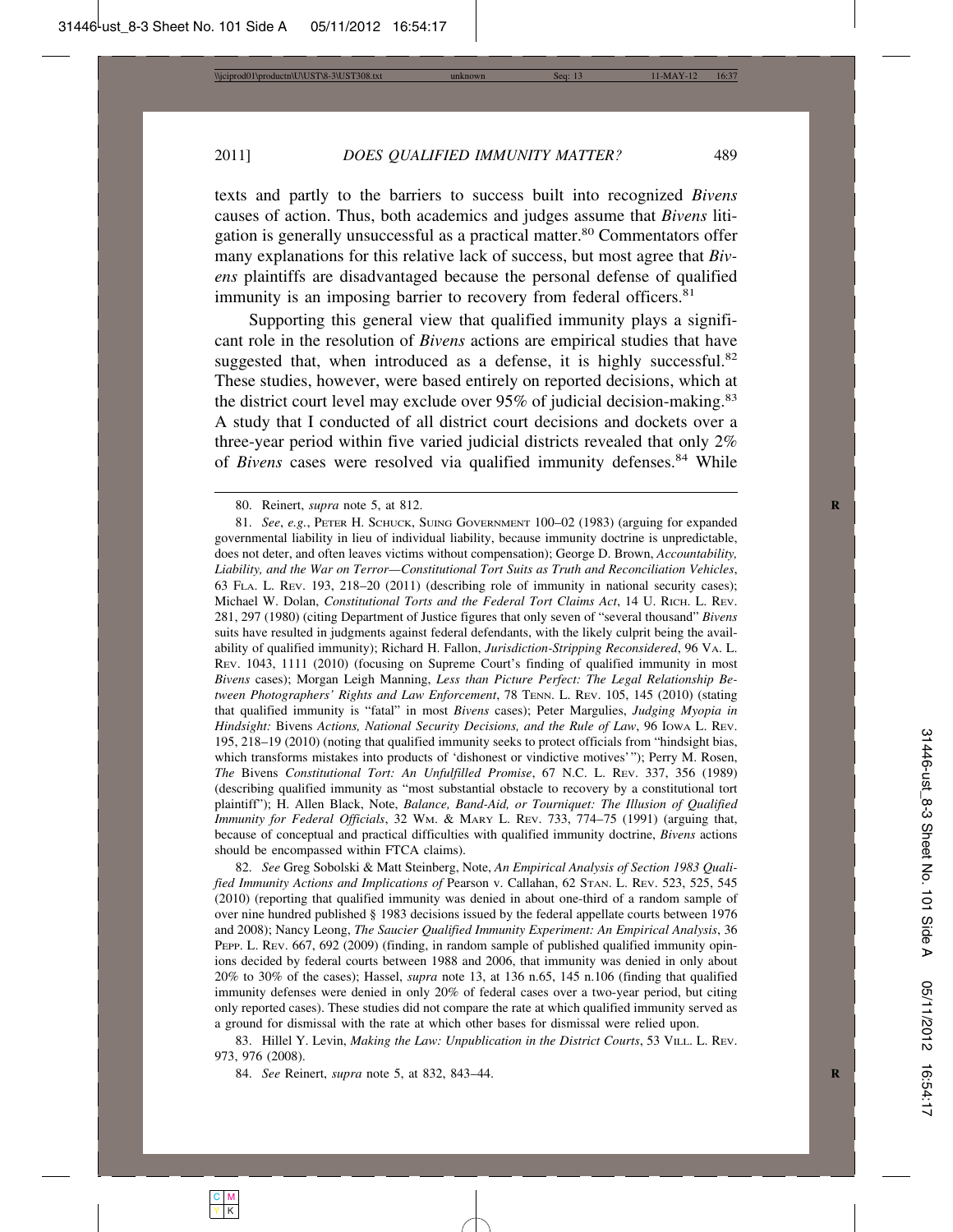these data themselves are limited, they at least suggest the possibilty that it is misleading to look only to published cases to determine the role that qualified immunity plays in *Bivens* litigation.

So, let us assume that qualified immunity plays a much less significant role in the outcomes of run-of-the-mill cases than has previously been assumed. Nonetheless, the defense still could have a significant impact on *Bivens* litigation for many reasons. First, because qualified immunity focuses on those cases in which the law is hazy, the defense is most logically going to do its most significant work when a claim for relief is novel or unanticipated by prior precedent. These cases may be a small subset of the overall universe of *Bivens* claims, but they may also be more significant to the public and the legal community precisely because of their precedential and political significance. Indeed, this may explain the difference between the reported role of qualified immunity in published and appellate decisions and its reported role in a broader range of decisions.

Second, qualified immunity may be important as a release valve because it may provide courts with an opportunity to affirm that a particular plaintiff was wronged, even if it is unfair to hold an individual defendant personally liable for that wrong. John Jeffries has made arguments along this line, essentially maintaining that the rights-remedy gap qualified immunity creates is a net positive because it frees courts to announce new rights going forward without imposing retroactive liability on government officials.<sup>85</sup>

It is worth noting that for qualified immunity to play a role in either of these scenarios, cases in which a qualified immunity defense may be raised must be filed with the courts. Courts cannot take advantage of qualified immunity as a pressure valve if every filed case involves legal principles so commonly accepted that there is never a need or opportunity to announce new legal principles. In this sense, at least where the law is unclear, there likely is an optimal amount of cases involving novel legal principles in which qualified immunity may be an appropriate defense. If very few or no cases are filed in which qualified immunity may play a dispositive role, that may limit the power of federal courts to announce prospective rules moving forward, even if underlying constitutional violations have transpired.

This brings me to the question I seek to begin to answer here: namely, whether qualified immunity is affecting case-screening decisions for those attorneys who have some experience litigating *Bivens* actions. To assess this possibility, I report on the results of a series of conversations with attorneys with experience litigating *Bivens* and other civil rights claims. These results, while limited in some respects, reflect a hesitance of many attorneys

<sup>85.</sup> *See* John C. Jeffries, Jr., *Disaggregating Constitutional Torts*, 110 YALE L.J. 259, 287 (2000); John C. Jeffries, Jr., *The Right-Remedy Gap in Constitutional Law*, 109 YALE L.J. 87, 90 (1999).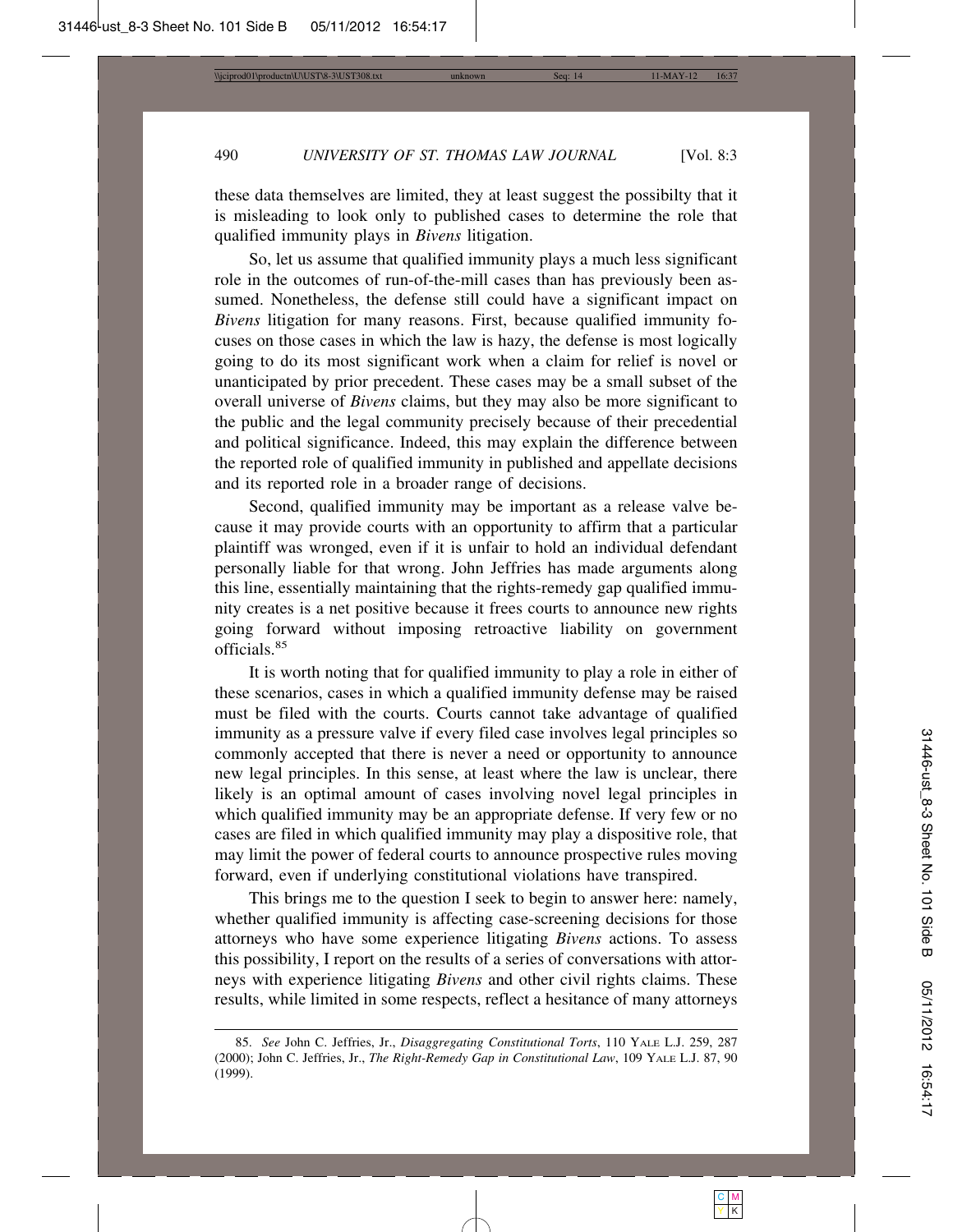to litigate cases that could even come close to implicating the qualified immunity defense.

## III. QUALIFIED IMMUNITY AS A PRE-LITIGATION FILTER

Evaluating the role that qualified immunity may play at the pre-litigation stage of a case is not subject to easy quantification. It is perhaps impossible to know how many *Bivens* cases have never been filed because of the threat of a qualified immunity defense. But it is likely that attorneys who have experience with *Bivens* and other civil rights litigation will have a valuable, if anecdotal, perspective to offer on the role, if any, that qualified immunity plays in case screening. This part of the paper describes my attempt to capture that perspective, and provides some initial, necessarily tenuous, impressions.

I summarize the results below, but I must emphasize that it is far too soon to draw any conclusions from them. First, at this point it is impossible to know if the respondents are representative of *Bivens* litigators (to the extent there is such an identifiable group) or civil rights litigators more generally. Second, the collection of data was not systematic; I did not use a directed interview approach and generally was content to let the respondents dictate the course of the conversation. I also do not have training that might be appropriate for conducting uniform qualitative research of this kind. Thus, for each conversation, I surely asked the same questions in different ways depending on the course of the discussion. Third, the "data," even had they been collected by someone with greater experience and training, are soft by nature. I have questioned reliance on anecdotal reports about the state of *Bivens* litigation in the past,<sup>86</sup> and I am loath to place undue weight on it in this context.

Nonetheless, the data at least point in useful directions for further research and, although soft, may be the only way of unearthing the effect of qualified immunity at the case-screening stage. Unlike measuring "success" of litigation, which at least can be defined one way or another and then evaluated, considerations of case screening are very difficult to measure quantitatively. For example, the cases rejected by attorneys may ultimately be filed pro se, but discovering this fact may be impossible given attorneyclient confidentiality.87 Finally, however reliable the data may be for drawing broad conclusions, they are fundamentally interesting and reinforce some of the observations about *Bivens* litigation that other commentators and I have made in the past.

<sup>86.</sup> Reinert, *supra* note 5, at 827–31. **R**

<sup>87.</sup> Consultations for the purpose of case evaluation are considered confidential. Therefore, even if attorneys could remember or provide records for each of the cases that they rejected because of qualified immunity or other concerns, they could not disclose that information to allow for follow-up to determine whether rejected cases ultimately found a home with another attorney or were filed pro se.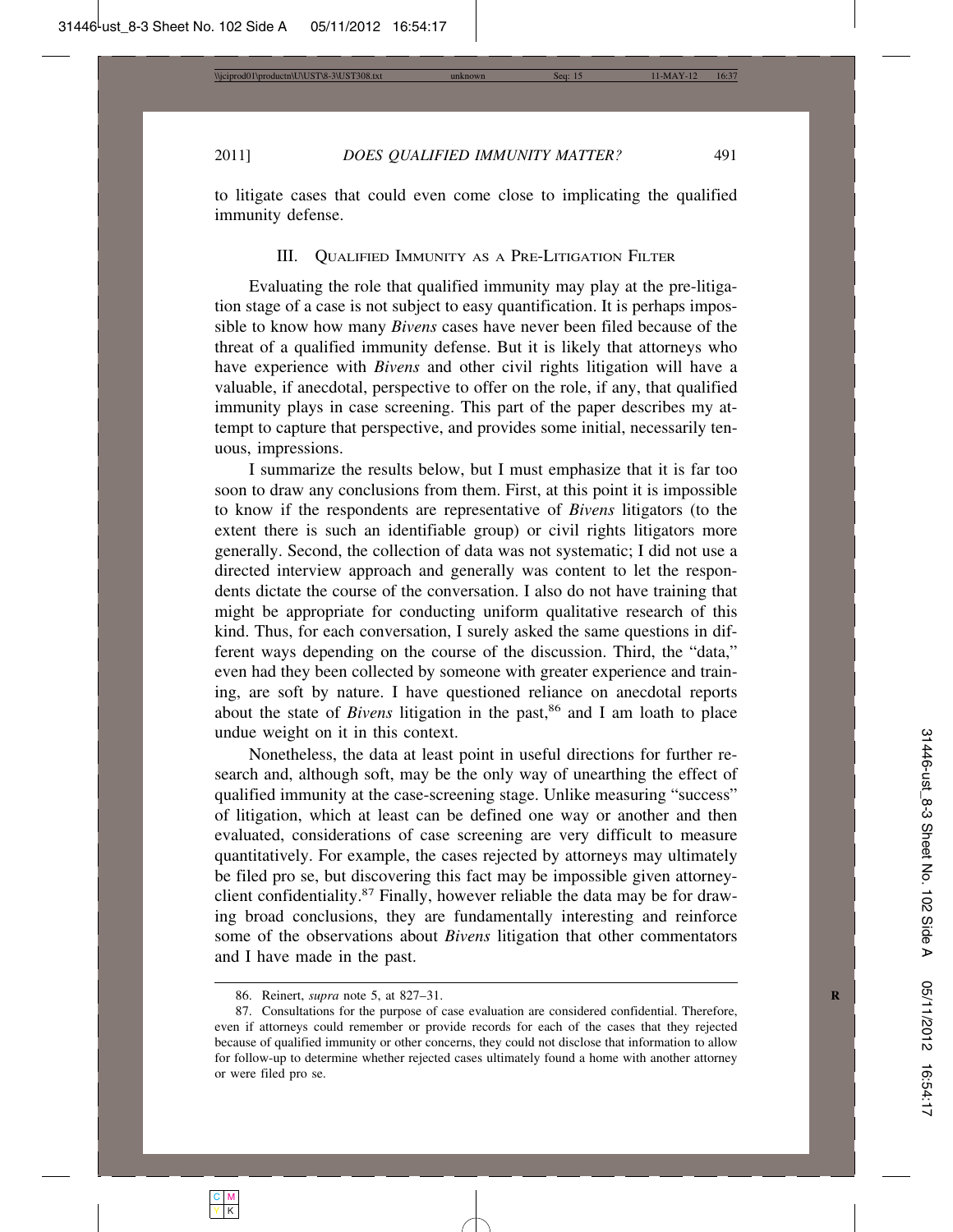The first task was to identify attorneys who have had some experience litigating *Bivens* claims. This was accomplished by first searching for all reported decisions after January 1, 2006, in which the plaintiff was represented by counsel and the *Bivens* decision was cited.<sup>88</sup> This search produced 299 decisions, but not all were *Bivens* cases. Therefore, I reviewed each decision and identified 133 cases in which one or more attorneys had brought a *Bivens* or related cause of action.<sup>89</sup> To focus on the attorneys most likely to have experience with multiple *Bivens* actions, I then conducted a secondary search for each attorney in each of the 133 cases to determine which of them had been involved in multiple reported decisions in which *Bivens* or a related cause of action was implicated, identifying more than forty attorneys or law firms.<sup>90</sup> After identifying these attorneys, I sought to contact each by telephone (or, alternatively, by email) to discuss the potential role that qualified immunity concerns played in their decisions to accept *Bivens* cases for representation. Telephone conversations with these attorneys were generally unstructured, but I sought to focus respondents on the following issues: (1) screening factors in general, including firm resources, client considerations, and substantive law; (2) the extent to which evaluations of qualified immunity as a substantive barrier to relief were considered at the case-screening stage; (3) the extent to which the procedural dimensions of qualified immunity (e.g., the availability of interlocutory appeal or the likelihood of stays of discovery during resolution of the qualified immunity defense) affected screening decisions; and (4) any observations the respondents could make about the distinction between *Bivens* cases and § 1983 cases that mattered for screening. Respondents were informed that I was working on a paper regarding *Bivens* litigation and the role of qualified immunity and that their responses to my questions would be incorporated into the paper.

Nearly every respondent, regardless of the breadth of her experience, confirmed that concerns about the qualified immunity defense play a substantial role at the screening stage.<sup>91</sup> For some, qualified immunity was the primary factor when evaluating a case for representation. Most of these respondents focused on the hostility to *Bivens* and other civil rights actions within their own circuits when explaining why qualified immunity was so significant a case-evaluation tool. For instance, one advocate operating in

<sup>88.</sup> I used the following search in the "CTA" Westlaw database: BIVENS & da(aft 1/1/2006) % ("PRO SE").

<sup>89.</sup> For instance, some cases involved Federal Tort Claims Act claims. I reasoned that attorneys who initiated FTCA actions were likely to have been involved with *Bivens* actions on other occasions.

<sup>90.</sup> This was accomplished using the following search in the "ALLFEDS" Westlaw database: "Bivens & at  $(**)$ " where "\*\*" was the name of each attorney.

<sup>91.</sup> Telephone and email interviews with Respondent No. 1 (Mar. 10, 2011); No. 4 (Mar. 9, 2011); No. 8 (Mar. 8, 2011); No. 13 (Mar. 9, 2011); No. 14 (Mar. 8, 2011); No. 18 (Mar. 8, 2011); No. 19 (Mar. 10, 2011); No. 26 (Mar. 9, 2011); No. 29 (Mar. 9, 2011) (notes on file with author).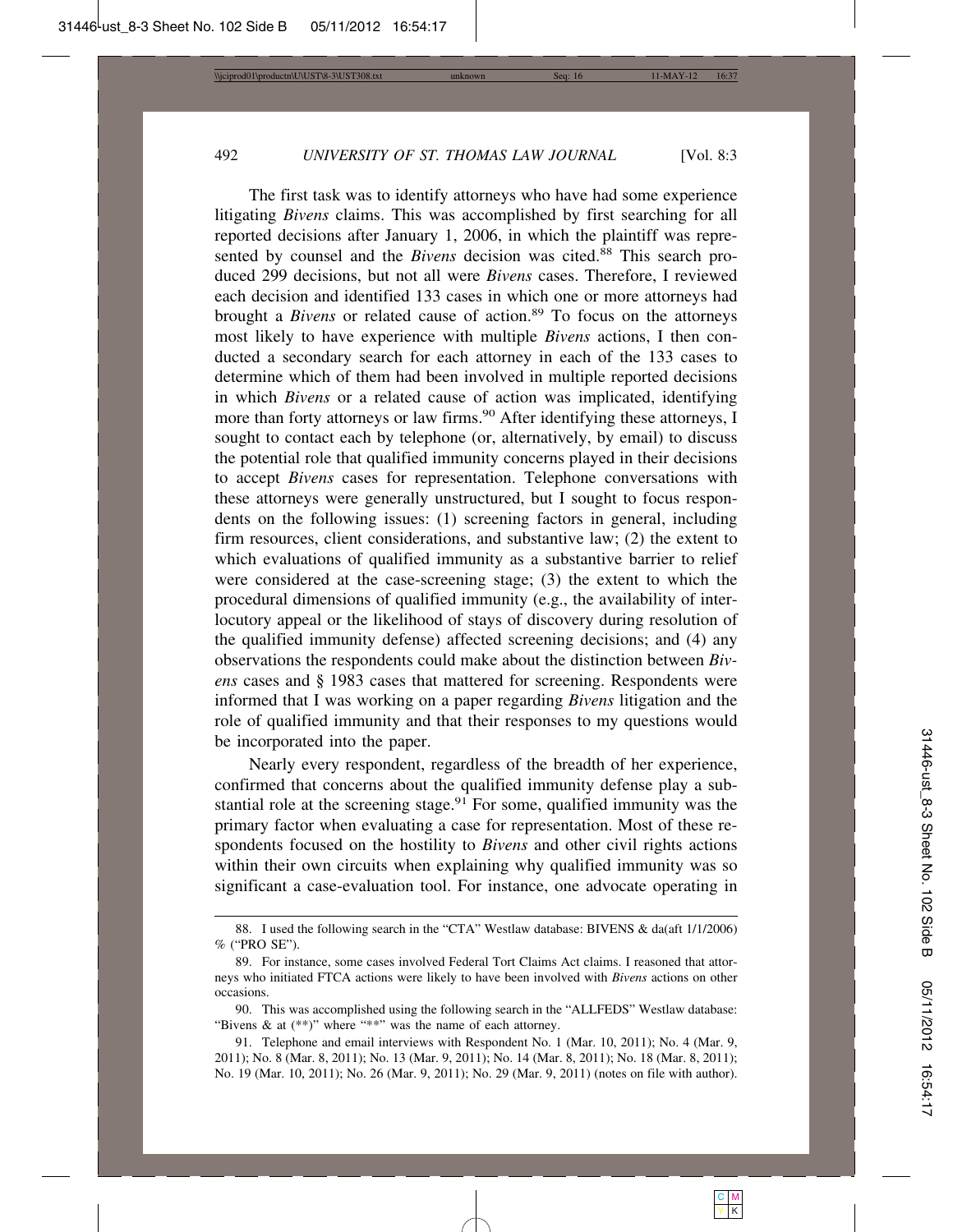the Fourth Circuit explained that that court's approach forced him to take qualified immunity concerns into account at the outset of client screening.<sup>92</sup> Similarly, a lawyer working in Illinois stated that because of the Seventh Circuit's case law, he will not take a case if there is even the "slightest chance" that dismissal will be based on qualified immunity.<sup>93</sup>

For those respondents who felt that qualified immunity was less significant, the explanation often addressed other case-selection criteria. For instance, multiple respondents indicated that they only accepted the most egregious cases for representation, which made it unlikely that qualified immunity would play a role.<sup>94</sup> While acceptance of egregious cases was not designed to avoid qualified immunity concerns, it had this incidental effect because it is unlikely that a defendant who committed an egregious violation would also be protected by qualified immunity. For a few other respondents, qualified immunity did not play a role either because of selfprofessed hubris<sup>95</sup> or a unique mission. Respondents who worked at nonprofit organizations or who had other law reform goals, for instance, expressed concern about qualified immunity but stated that it was not dispositive because of their organization's mission.<sup>96</sup>

Only one respondent, with a small amount of experience litigating *Bivens* actions, minimized the role of qualified immunity.<sup>97</sup> Instead, this respondent's concerns about *Bivens* litigation had more to do with the "special factors" analysis than qualified immunity. Thus, my study suggests nearly overwhelming support for the proposition that qualified immunity considerations matter at the screening stage, and some attorneys consider them dispositive. On the substantive side, some respondents accounted for qualified immunity by not taking cases in which it could be raised, taking only the most egregious cases, or attempting to limit the impact of circuit precedent by litigating cases in state court (something that is a non-starter for *Bivens* claims).<sup>98</sup>

Qualified immunity also mattered to these attorneys on the procedural side. That is, the aspect of qualified immunity that permits interlocutory appeal at every stage of the proceeding, with stays of discovery routinely granted pending the resolution of a qualified immunity defense, also operates as a substantial factor in case screening. Two respondents indepen-

<sup>92.</sup> Interview with Respondent No. 8.

<sup>93.</sup> Interview with Respondent No. 18.

<sup>94.</sup> Interviews with Respondents Nos. 1, 3, 7, 17.

<sup>95.</sup> One respondent stated that qualified immunity did not matter to him because "I like challenges." Interview with Respondent No. 10.

<sup>96.</sup> Interviews with Respondents Nos. 19, 31.

<sup>97.</sup> Interview with Respondent No. 44.

<sup>98.</sup> Although state courts of general jurisdiction could presumably exercise subject matter jurisdiction over *Bivens* claims, defendants could also exercise the right to remove to federal court. Every respondent who addressed the question took the view that federal civil defendants would always prefer to be in federal court.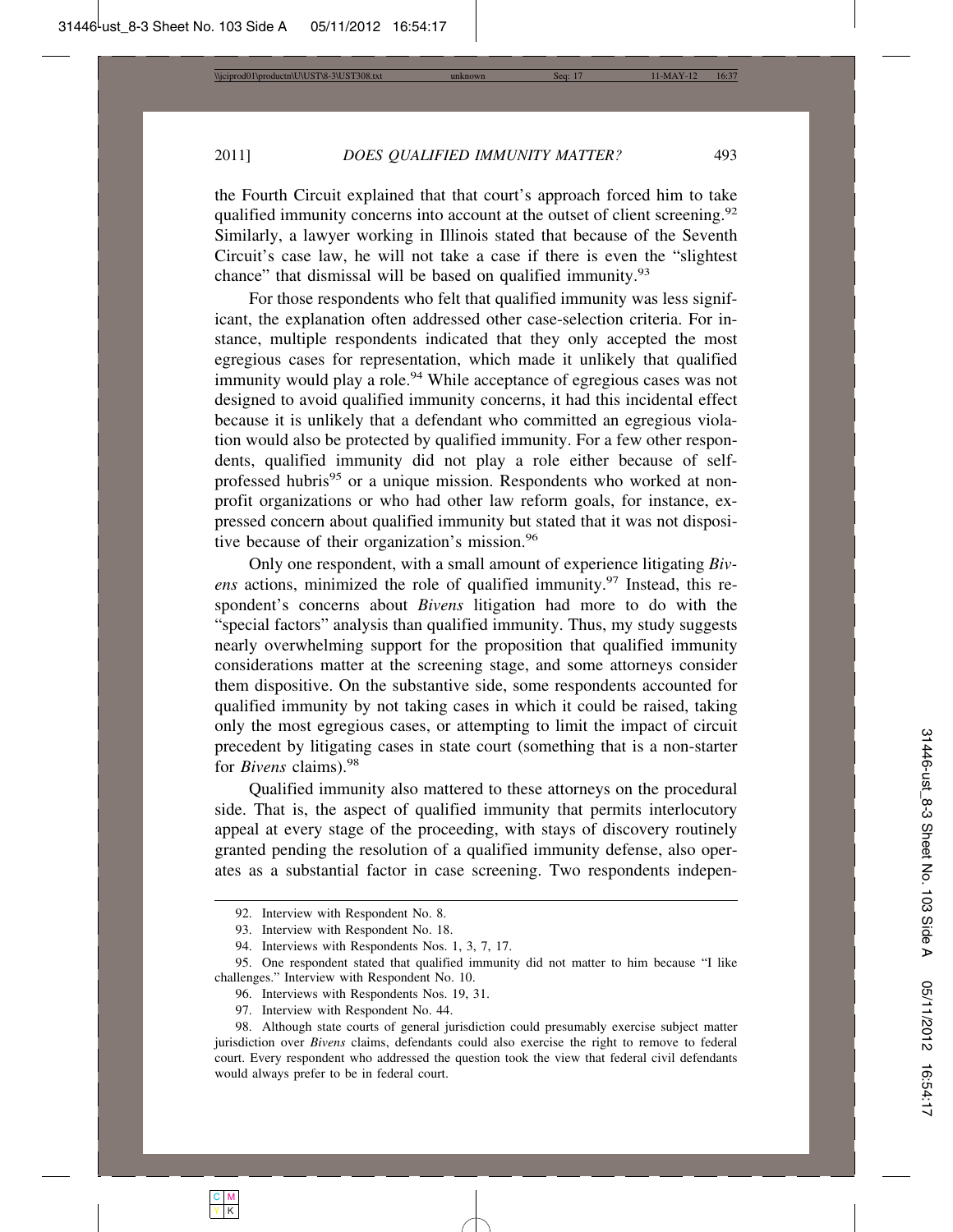dently referred to the interlocutory appeal issue as a "killer," because it slows down the litigation.<sup>99</sup> While an appeal is being resolved, evidence may become stale, witnesses may disappear, and a client may lose hope.<sup>100</sup> For defendants in a case with political implications, the delays occasioned by the procedural aspect of qualified immunity may stretch litigation on so that it becomes the problem of a new administration.<sup>101</sup>

Finally, the attorneys offered some explanations regarding the relative scarcity of *Bivens* litigation and its perceived lack of success. Some respondents noted that one explanation for the difficulty bringing *Bivens* suits relates to the tendency of federal judges to defer to federal agents, particularly law enforcement agents.<sup>102</sup> Others pointed to the related observation that federal agents are, as a matter of both perception and reality, more sophisticated, professional, and well-trained than their state counterparts.<sup>103</sup> Finally, some respondents indicated that the inability to obtain attorneys' fees for *Bivens* actions, as well as the formal position that the federal government takes regarding indemnification of individual employees, deters lawyers from bringing such claims.104

#### IV. REFLECTIONS ON THE DATA

The data are limited and anecdotal in nature, but assuming these results are representative of the available pool of lawyers who represent potential *Bivens* plaintiffs, they suggest a number of conclusions. First, qualified immunity plays a large role in case selection. Most attorneys seem to select cases to avoid any possible qualified immunity issues arising in the litigation. If the given wisdom that plaintiffs' lawyers are risk averse is true,105 the limited universe of attorneys who litigate *Bivens*-type claims may choose cases in which qualified immunity plays a limited role in case resolution. The result may be that the vast majority of *Bivens* cases never test the limits of existing law, because the attorneys who file them select cases that are within the "clearly established" zone that will defeat a qualified immunity defense.

Second, qualified immunity may have this impact not simply because of its substantive content, but also due to the procedural obstacles that ac-

<sup>99.</sup> Interviews with Respondents Nos. 7, 29.

<sup>100.</sup> Interviews with Respondents Nos. 7, 26, 29.

<sup>101.</sup> Interview with Respondent No. 13.

<sup>102.</sup> Interviews with Respondents Nos. 10, 19.

<sup>103.</sup> Interviews with Respondents Nos. 7, 8.

<sup>104.</sup> Interviews with Respondents Nos. 7, 13.

<sup>105.</sup> *See, e.g.*, Robert H. Lande, *New Options for State Indirect Purchaser Legislation: Protecting the Real Victims of Antitrust Violations*, 61 ALA. L. REV. 447, 453 (2010); Patrick A. Luff, Bad Bargains: *The Mistake of Allowing Cost-Benefit Analyses in Class Action Certification Decisions*, 41 U. MEM. L. REV. 65, 80 n.59 (2010); John C. Coffee, Jr., *Rescuing the Private Attorney General: Why the Model of the Lawyer As Bounty Hunter Is Not Working*, 42 MD. L. REV. 215, 230–32 (1983).